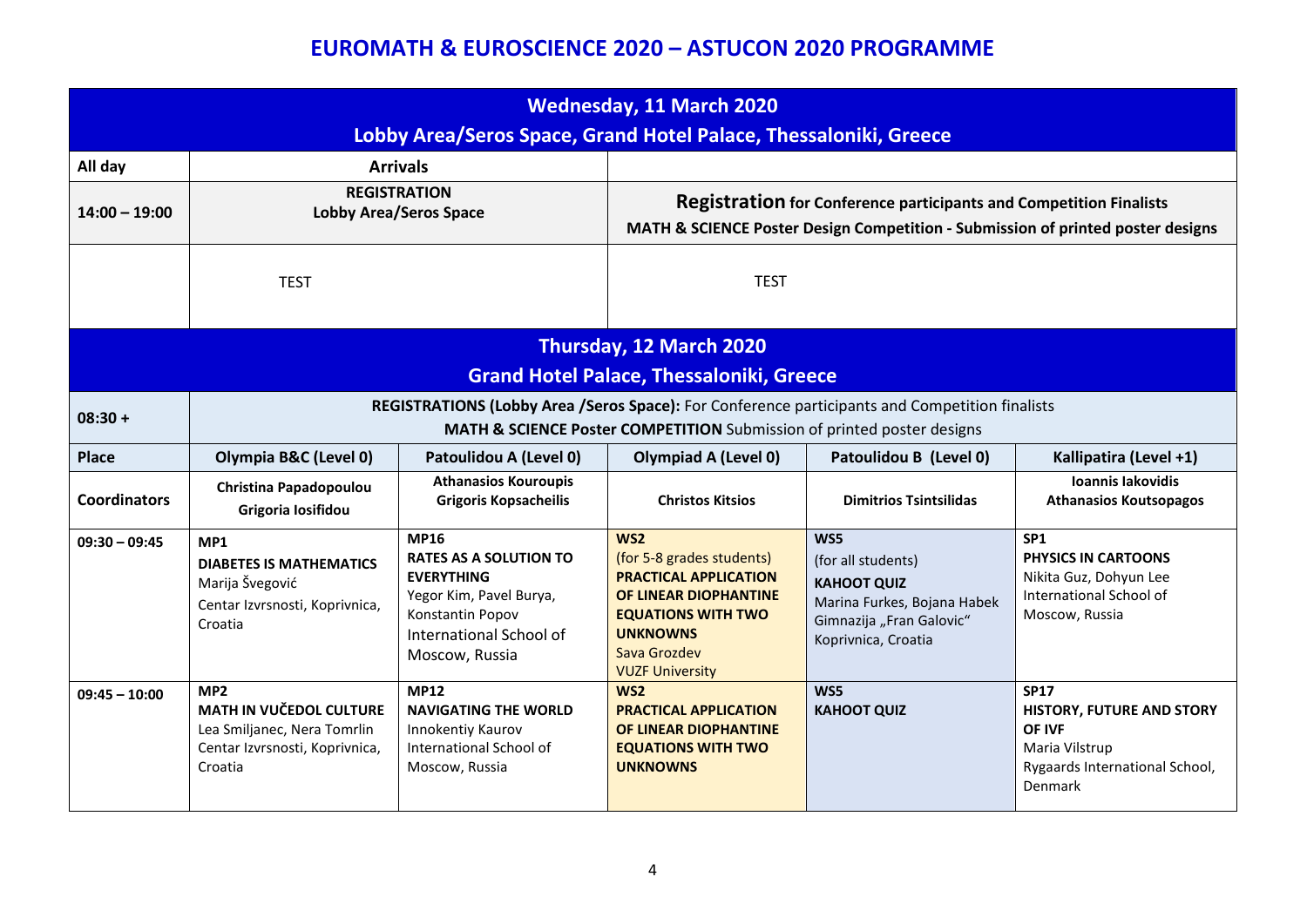| Thursday, 12 March 2020<br><b>Grand Hotel Palace, Thessaloniki, Greece</b> |                                                                                                                                                                           |                                                                                                                                                                        |                                                                                                                                                                 |                                                                                                                                                                                                         |                                                                                                                                   |  |
|----------------------------------------------------------------------------|---------------------------------------------------------------------------------------------------------------------------------------------------------------------------|------------------------------------------------------------------------------------------------------------------------------------------------------------------------|-----------------------------------------------------------------------------------------------------------------------------------------------------------------|---------------------------------------------------------------------------------------------------------------------------------------------------------------------------------------------------------|-----------------------------------------------------------------------------------------------------------------------------------|--|
| Place                                                                      | Olympia B&C (Level 0)                                                                                                                                                     | Patoulidou I (Level 0)                                                                                                                                                 | <b>Olympiad A (Level 0)</b>                                                                                                                                     | Patoulidou II (Level 0)                                                                                                                                                                                 | Kallipatira (Level +1)                                                                                                            |  |
| <b>Coordinators</b>                                                        | Christina Papadopoulou<br>Grigoria Iosifidou                                                                                                                              | <b>Athanasios Kouroupis</b><br><b>Grigoris Kopsacheilis</b>                                                                                                            | <b>Christos Kitsios</b>                                                                                                                                         | <b>Dimitrios Tsintsilidas</b>                                                                                                                                                                           | Ioannis lakovidis<br><b>Athanasios Koutsopagos</b>                                                                                |  |
| $10:00 - 10:15$                                                            | <b>MP17</b><br><b>MATHEMATICS IN ART</b><br>Qishi Xie, Platon Sagun<br>The Heritage Private School,<br>Palodia, Limassol, Cyprus                                          | SP <sub>3</sub><br><b>BUILDING A BLACK HOLE</b><br><b>BOMB</b><br>Varvara Muminova<br>International School of<br>Moscow, Russia                                        | WS <sub>2</sub><br><b>PRACTICAL APPLICATION</b><br>OF LINEAR DIOPHANTINE<br><b>EQUATIONS WITH TWO</b><br><b>UNKNOWNS</b>                                        | WS5<br><b>KAHOOT QUIZ</b>                                                                                                                                                                               | MP9<br><b>MATHEMATICS IN DANCE</b><br>Ella Kolar, Paula Škrobar,<br>Magdalena Zovko<br>OS Braca Radic, Koprivnica,<br>Croatia     |  |
| $10:15 - 10:30$                                                            | <b>MP14</b><br><b>NEURAL NETWORKS</b><br>Anna Mordvina<br>International School of<br>Moscow, Russia                                                                       | SP4<br><b>DARK MATTER: WHY DOES IT</b><br><b>MATTER?</b><br>Maria Tivanova<br>The Heritage Private School,<br>Palodia, Limassol, Cyprus                                | WS3<br>(for grades 9-12 students)<br><b>ORNAMENTS: ALGEBRA</b><br><b>MEETS GEOMETRY</b><br><b>Tomasz Szemberg</b><br>Pedagogical University of<br><b>Krakow</b> | WS6<br>(for students)<br><b>PARTICLE PHYSICS</b><br>(elementary)<br>PLAYING WITH THE QUARKS<br><b>Evangelos Gazis</b><br>Institute of Accelerating<br><b>Systems and Applications</b><br>(IASA), Greece | <b>MP10</b><br><b>MATHEMATICS IN</b><br><b>ARCHITECTURE</b><br>Zana Sipek, Ella Vrabelj<br>OS Braca Radic, Koprivnica,<br>Croatia |  |
| $10:30 - 10:45$                                                            | <b>MP15</b><br>Gaga's Golden Ratio<br>Celena Ota<br>International School of<br>Moscow, Russia                                                                             | <b>SP21</b><br>Left or Right Brain - Theory or<br><b>Reality?</b><br>Ana Christina Johansson,<br>Sophia Rosalinda Tammi<br>Rygaards International School,<br>Denmark   | WS3<br><b>ORNAMENTS: ALGEBRA</b><br><b>MEETS GEOMETRY</b>                                                                                                       | WS6<br><b>PARTICLE PHYSICS</b><br>(elementary)<br>PLAYING WITH THE QUARKS                                                                                                                               | MP7<br><b>MATHEMATICS IN MEDICINE</b><br>Martina Petrovic<br>OS Braca Radic, Koprivnica,<br>Croatia                               |  |
| $10:45 - 11:00$                                                            | <b>MP18</b><br><b>INFINITE CHOCOLATE? YES,</b><br><b>PLEASE!</b><br>Shengkun Zhao, Yufan Tang,<br>Yawen Yang<br>The Heritage Private School,<br>Palodia, Limassol, Cyprus | SP <sub>6</sub><br><b>GENETIC MUTATIONS:</b><br><b>SUPERHEROS AND LACTOSE</b><br><b>INTOLERANCE</b><br>Taisia Smirnyagina<br>International School of<br>Moscow, Russia | WS3<br><b>ORNAMENTS: ALGEBRA</b><br><b>MEETS GEOMETRY</b>                                                                                                       | WS6<br><b>PARTICLE PHYSICS</b><br>(elementary)<br>PLAYING WITH THE QUARKS                                                                                                                               | MP8<br><b>MATHEMATICS IN HISTORY</b><br>Niko Sertić<br>OS Braca Radic, Koprivnica,<br>Croatia                                     |  |
| $11:00 - 11:15$                                                            |                                                                                                                                                                           | <b>BREAK (water bottles with coupon from Marco Polo Bar)</b>                                                                                                           |                                                                                                                                                                 |                                                                                                                                                                                                         |                                                                                                                                   |  |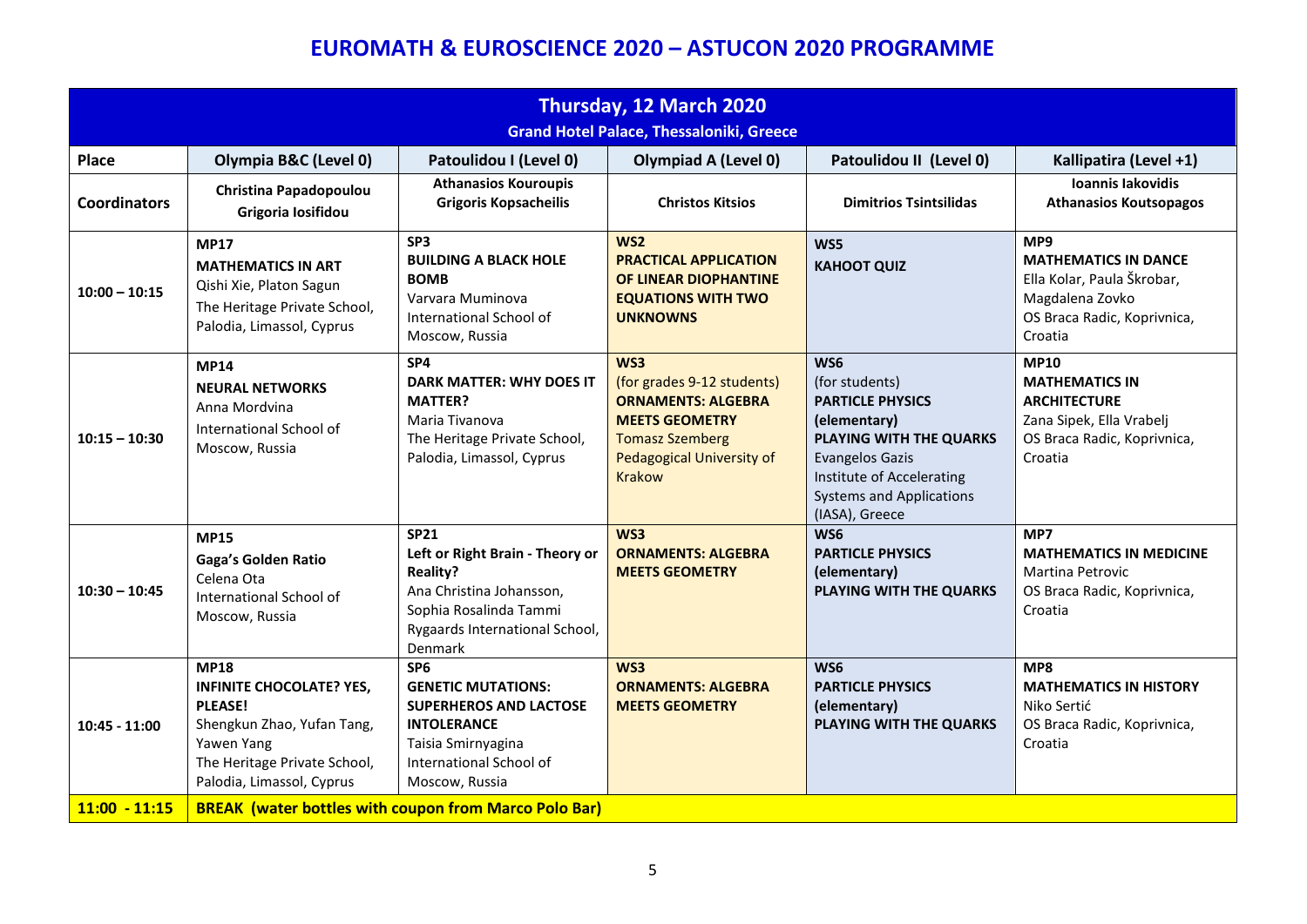| Thursday, 12 March 2020<br><b>Grand Hotel Palace, Thessaloniki, Greece</b> |                                                                                                                                                 |                                                                                                                                                                               |                                                                                                                                                                                          |                                                                                                                                                                                                                                                                     |                                                                                                                                                      |  |
|----------------------------------------------------------------------------|-------------------------------------------------------------------------------------------------------------------------------------------------|-------------------------------------------------------------------------------------------------------------------------------------------------------------------------------|------------------------------------------------------------------------------------------------------------------------------------------------------------------------------------------|---------------------------------------------------------------------------------------------------------------------------------------------------------------------------------------------------------------------------------------------------------------------|------------------------------------------------------------------------------------------------------------------------------------------------------|--|
| <b>Place</b>                                                               | Olympia B&C (Level 0)                                                                                                                           | Patoulidou I (Level 0)                                                                                                                                                        | Olympiad A (Level 0)                                                                                                                                                                     | Patoulidou II (Level 0)                                                                                                                                                                                                                                             | Kallipatira (Level +1)                                                                                                                               |  |
| <b>Coordinators</b>                                                        | Christina Papadopoulou<br>Grigoria Iosifidou                                                                                                    | <b>Athanasios Kouroupis</b><br><b>Grigoris Kopsacheilis</b>                                                                                                                   | <b>Christos Kitsios</b>                                                                                                                                                                  | <b>Dimitrios Tsintsilidas</b>                                                                                                                                                                                                                                       | Ioannis Iakovidis<br><b>Athanasios Koutsopagos</b>                                                                                                   |  |
| $11:15 - 11.30$                                                            | MP3<br><b>MATH IS IN THE AIR</b><br>Korana Grgac, Teo Hanzekovic<br>OS Braca Radic, Koprivnica,<br>Croatia                                      | <b>MP53</b><br><b>MATHLETICS</b><br>Andreas Hadjikallis, Eleni<br>Papachristoforou, Anestis<br>Louca, Maria Zorni, Thalia<br>Theodorou<br>American Academy Larnaca,<br>Cyprus | WS4<br>(for grade 6+ students and<br>teachers)<br><b>ARE LINES STRAIGHT</b><br>(FORWARD)?<br><b>Justyna Szpond</b><br>Pedagogical University of<br><b>Krakow</b>                         | <b>WS8</b> (for students)<br><b>DENTAL MATH</b><br>Nikolina Kuzmić Šelimber and<br>Hrvoje Šelimber<br>Udruga mladih koprivničkih<br>matematičara, Čarda 43,<br>Koprivnica, Croatia<br>Osnovna škola "Antun Nemčić<br>Gostovinski" Koprivnica,<br>Školska 5, Croatia | SP7<br><b>HOW DO WE LEARN?</b><br>Anastasia Vidyaeva<br>International School of<br>Moscow, Russia                                                    |  |
| $11:30 - 11:45$                                                            | MP4<br><b>MATHEMATICS AND</b><br><b>ANIMALS</b><br>Elena Sijak, Nikolina Isabella<br>Marija van Bregt<br>OS Braca Radic, Koprivnica,<br>Croatia | <b>MP31</b><br><b>GRAPH THEORY PROBLEMS</b><br><b>AND APPLICATIONS</b><br>Neven Lukić<br>Gimnazija "Fran Galović"<br>Koprivnica, Croatia                                      | WS4<br><b>ARE LINES STRAIGHT</b><br>(FORWARD)?                                                                                                                                           | WS8<br><b>DENTAL MATH</b>                                                                                                                                                                                                                                           | SP <sub>8</sub><br>THE FUTURE OF THE<br><b>MICROCOSM</b><br>Yegor Kim, Pavel Burya,<br>Konstantin Popov<br>International School of<br>Moscow, Russia |  |
| $11:45 - 12:00$                                                            | MP5<br><b>MATHEMATICS MODEL OF</b><br><b>SUSTAINABLE TOURISM</b><br>Fran Filipović<br>OS Braca Radic, Koprivnica,<br>Croatia                    | <b>MP32</b><br><b>FIBONACCI SEQUENCE IN</b><br><b>NATURE</b><br>Karla Šmitlehner, Marta Šola<br>Gimnazija "Fran Galović"<br>Koprivnica, Croatia                               | WS4<br><b>ARE LINES STRAIGHT</b><br>(FORWARD)?                                                                                                                                           | WS8<br><b>DENTAL MATH</b>                                                                                                                                                                                                                                           | SP9<br><b>TRAVELLING IN SPACE,</b><br><b>THROUGH SCIENCE</b><br>Napolina Yiannakou<br>The Heritage Private School,<br>Palodia, Limassol, Cyprus      |  |
| $12:00 - 12:15$                                                            | MP <sub>6</sub><br><b>MATHEMATICS IN SPACE</b><br>Luka Rubes<br>OS Braca Radic, Koprivnica,<br>Croatia                                          | <b>MP71</b><br><b>QUANTUM CRYPTOGRAPHY</b><br>Spanoudis Nikos<br>De La Salle College,<br>Thessaloniki, Greece                                                                 | WS1<br><b>LET'S DISCOVER</b><br><b>MATHEMATICS WITH</b><br><b>DIGITAL TOOLS</b><br>Mara Grašić, Ksenija Varović<br>Osnovna škola "Braća<br>Radić", Koprivnica, Croatia<br>Drnje, Croatia | WS11 (for students)<br><b>HOW MANY DESCENDANTS?</b><br><b>Brendan McLoughlin</b><br>International School of<br>Moscow, Russia                                                                                                                                       | <b>SP10</b><br><b>ANTI-NUCLEAR MISSILE</b><br><b>DEFENCE</b><br>Stepan Malov<br>International School of<br>Moscow, Russia                            |  |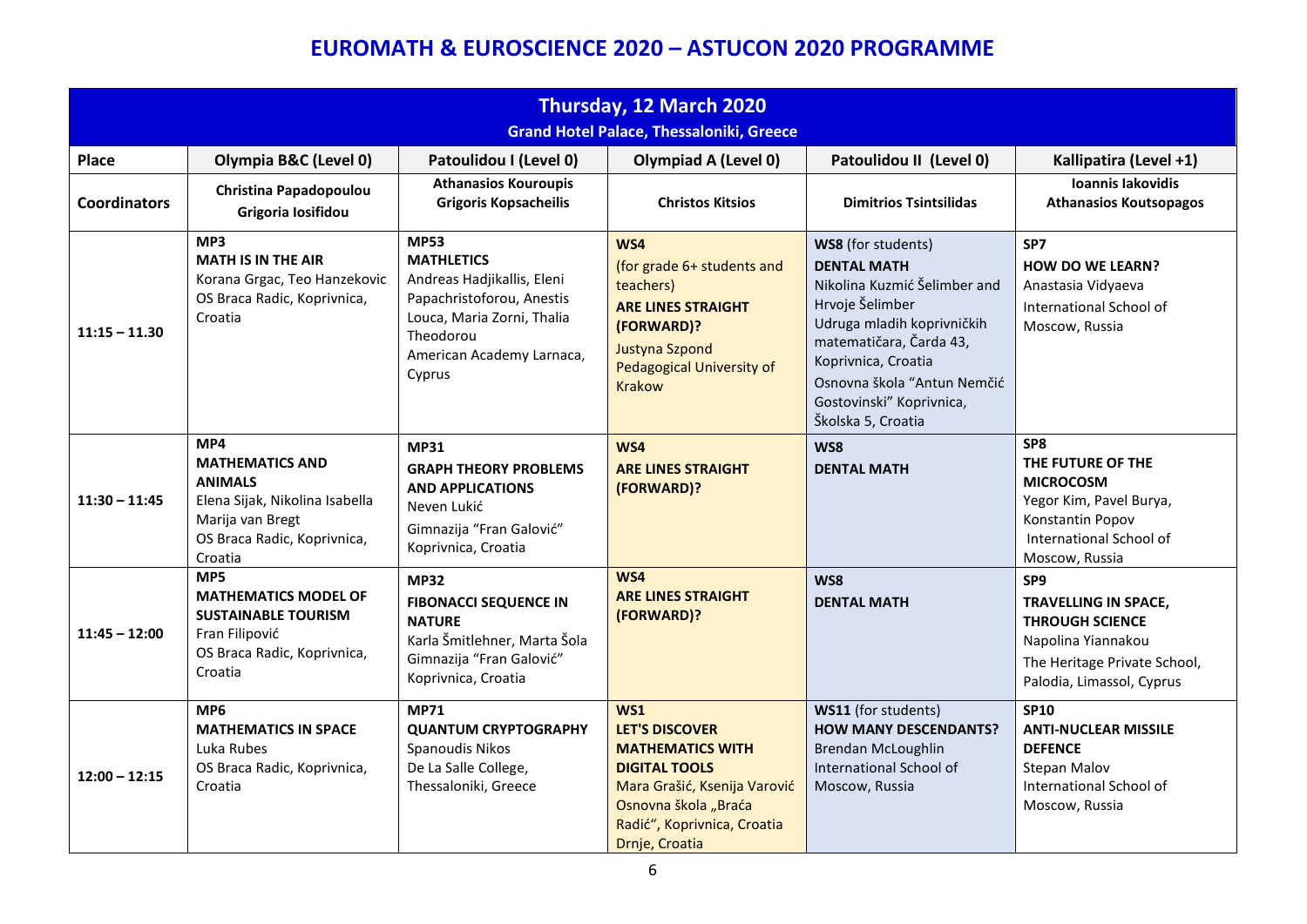| Thursday, 12 March 2020<br><b>Grand Hotel Palace, Thessaloniki, Greece</b> |                                                                                                                                                                     |                                                                                                                                                |                                                                                                                        |                                                       |                                                                                                                                                                                                                                               |  |  |
|----------------------------------------------------------------------------|---------------------------------------------------------------------------------------------------------------------------------------------------------------------|------------------------------------------------------------------------------------------------------------------------------------------------|------------------------------------------------------------------------------------------------------------------------|-------------------------------------------------------|-----------------------------------------------------------------------------------------------------------------------------------------------------------------------------------------------------------------------------------------------|--|--|
| <b>Place</b>                                                               | Olympia B&C (Level 0)                                                                                                                                               | Patoulidou I (Level 0)                                                                                                                         | <b>Olympiad A (Level 0)</b>                                                                                            | Patoulidou II (Level 0)                               | Kallipatira (Level +1)                                                                                                                                                                                                                        |  |  |
| <b>Coordinators</b>                                                        | Christina Papadopoulou<br>Grigoria Iosifidou                                                                                                                        | <b>Athanasios Kouroupis</b><br><b>Grigoris Kopsacheilis</b>                                                                                    | <b>Christos Kitsios</b>                                                                                                | <b>Dimitrios Tsintsilidas</b>                         | Ioannis Iakovidis<br><b>Athanasios Koutsopagos</b>                                                                                                                                                                                            |  |  |
| $12:15 - 12:30$                                                            | <b>MP21</b><br><b>MATHEMATICS IN</b><br><b>GEOGRAPHY</b><br>Mihael Pjatakov, Marko Šarić,<br>Cemal Ustundag<br>Primary school "Braća Radić",<br>Koprivnica, Croatia | SP <sub>2</sub><br><b>BLACK HOLES AND HOW</b><br><b>THEY ROTATE</b><br>Amira Sembieva<br>International School of<br>Moscow, Russia             | <b>WS1</b><br>(for students)<br><b>LET'S DISCOVER</b><br><b>MATHEMATICS WITH</b><br><b>DIGITAL TOOLS</b>               | <b>WS11</b><br><b>HOW MANY</b><br><b>DESCENDANTS?</b> | <b>MP54</b><br>THE REAL THE IRRATIONAL AND<br><b>THE IMAGINARY</b><br>George Karesiou, Marios<br>Americanos, Panagiotis Grigoriou,<br>Alexandros Zachariou<br>American Academy Larnaca,<br>Cyprus                                             |  |  |
| $12:30 - 12:45$                                                            | <b>MP22</b><br><b>CHECKMATE!</b><br>Matko Stanić<br>Osnovna škola "Antun Nemčić<br>Gostovinski" Koprivnica,<br>Školska 5, Croatia                                   | SP <sub>5</sub><br>THE SECRETS OF THE<br><b>SUBCONSCIOUS MIND</b><br>Lucia Hosein, Elizabeth Holt<br>International School of<br>Moscow, Russia | WS1<br><b>LET'S DISCOVER</b><br><b>MATHEMATICS WITH</b><br><b>DIGITAL TOOLS</b>                                        | <b>WS11</b><br><b>HOW MANY</b><br><b>DESCENDANTS?</b> | <b>MP55</b><br><b>MY TRIANGULAR WORLD</b><br>Galatea Evgeniou, Stephanie<br>Demetriou, Marilia Fysentzidi,<br>Charilia Papalambrou, Constatina<br>Polycarpou<br>American Academy Larnaca,<br>Cyprus                                           |  |  |
| $12:45 - 13:00$                                                            | <b>MP23</b><br><b>MATHS AND MINECRAFT</b><br>Jakov Gregurić, Borna Sočev<br>Osnovna škola "Antun Nemčić<br>Gostovinski" Koprivnica,<br>Školska 5, Croatia           | <b>SP11</b><br>THE FUSION REACTOR<br>Egor Kuzmichev<br>International School of<br>Moscow, Russia                                               | WS1<br><b>LET'S DISCOVER</b><br><b>MATHEMATICS WITH</b><br><b>DIGITAL TOOLS</b>                                        | <b>WS11</b><br><b>HOW MANY</b><br><b>DESCENDANTS?</b> | <b>MP56</b><br><b>MATHEMATICS AND</b><br><b>ARCHITECTURE</b><br>Erene Efstathiou, Stephanie<br>Symeonidi, Kyriaki Paradisioti,<br>Miranda Hadjimatheou, Maria<br>Hadjichambi, Theodosia<br>Hadjimarcou<br>American Academy Larnaca,<br>Cyprus |  |  |
| $13:10 - 14:30$                                                            |                                                                                                                                                                     | Coupons offered by TopKinisis Travel to those who booked accommodation through them.                                                           | Lunch Break, Place: GRAND BALL Rooms A &B (Level -2)<br>Additional coupons for sale available at the registration desk |                                                       |                                                                                                                                                                                                                                               |  |  |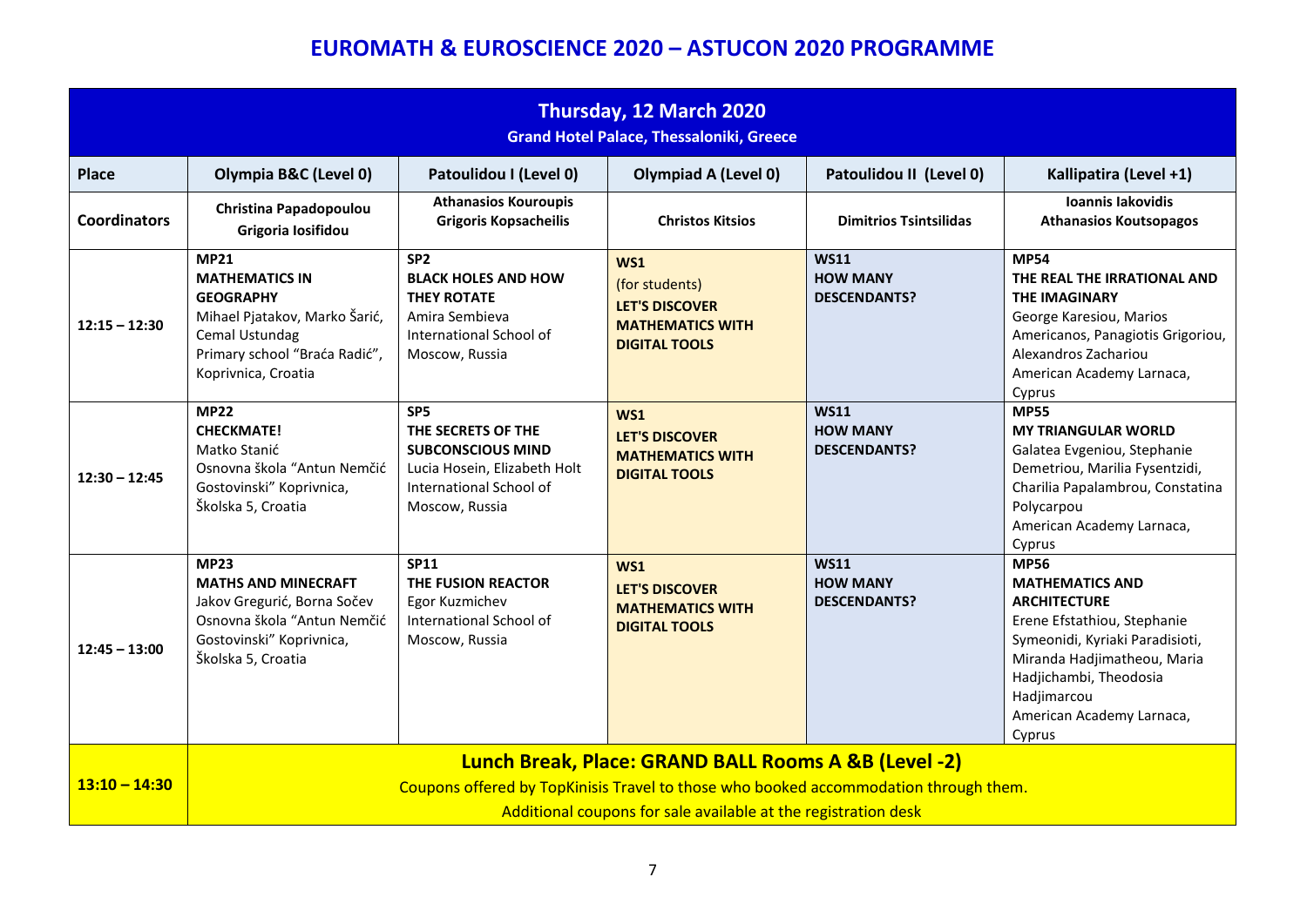| Thursday, 12 March 2020<br><b>Grand Hotel Palace, Thessaloniki, Greece</b> |                                                                                                                                                                       |                                                                                                                                                                    |                                                                                                                                                                                                                                                                |                                                                                                                                                                                                          |                                                                                                                                                                                                  |  |
|----------------------------------------------------------------------------|-----------------------------------------------------------------------------------------------------------------------------------------------------------------------|--------------------------------------------------------------------------------------------------------------------------------------------------------------------|----------------------------------------------------------------------------------------------------------------------------------------------------------------------------------------------------------------------------------------------------------------|----------------------------------------------------------------------------------------------------------------------------------------------------------------------------------------------------------|--------------------------------------------------------------------------------------------------------------------------------------------------------------------------------------------------|--|
| Place                                                                      | Olympia B&C (Level 0)                                                                                                                                                 | Patoulidou I (Level 0)                                                                                                                                             | <b>Olympiad A (Level 0)</b>                                                                                                                                                                                                                                    | Patoulidou II (Level 0)                                                                                                                                                                                  | Kallipatira (Level +1)                                                                                                                                                                           |  |
| <b>Coordinators</b>                                                        | <b>Dimitrios Tsintsilidas</b><br><b>Dimitrios Konstantinidis</b>                                                                                                      | Christina Papadopoulou<br>Grigoria Iosifidou                                                                                                                       | <b>Vasileios Makridis</b>                                                                                                                                                                                                                                      | Ioannis lakovidis                                                                                                                                                                                        | <b>Athanasios Kouroupis</b><br><b>Grigoris Kopsacheilis</b>                                                                                                                                      |  |
| $14:30 - 14:45$                                                            | <b>SP12</b><br><b>MAXIMUM POSSIBLE DEPTH</b><br>THAT CAN BE REACHED<br><b>DURING A FREEDIVE (NLT)</b><br>Alisa Polyakova<br>International School of<br>Moscow, Russia | <b>MP27</b><br><b>MATHEMATICS IN BUILDING</b><br><b>HOUSES</b><br>Izabela Lugarov, Matej<br>Matijašić<br>Osnovna škola Fran Koncelak,<br>Pemija 72, Drnje, Croatia | <b>WS14</b> (for students)<br><b>USING MATHEMATICS TO</b><br><b>SAVE WATER</b><br>Amélia C. Caldeira,<br>Polytechnic of Porto, Porto,<br>M. T. Malheiro, Rui M. S.<br>Pereira, A. Manuela<br>Gonçalves, S.O. Lopes,<br>University of Minho, Braga,<br>Portugal | WS13 (for students)<br><b>AN EDUCATIONAL AND</b><br><b>INCLUSIVE APPROACH OF</b><br><b>GEOMETRY THROUGH</b><br><b>FRACTALS</b><br>Anna Alfieri<br>Liceo Scientifico "Luigi<br>Siciliani" Catanzaro Italy | <b>MP36</b><br>THE PERFECT RACKET<br>Carmela Ciampi, Simone Di Dio,<br>Chiara Iscaro, Laura Lanni,<br>Antonio Pezzulo, Martina<br>Varricchio<br>Liceo Scientifico "G. Rummo"<br>Benevento, Italy |  |
| $14:45 - 15:00$                                                            | <b>SP14</b><br><b>CHERNOBYL AFTERMATH</b><br>Yuna Apryatina, Sofia<br>Musakhanova<br>International School of<br>Moscow, Russia                                        | <b>MP28</b><br>A HISTORY OF THE METRE<br>Maia Kristina Arhall<br>Bergendorff<br>Rygaards International School,<br>Denmark                                          | <b>WS14</b><br><b>USING MATHEMATICS TO</b><br><b>SAVE WATER</b>                                                                                                                                                                                                | <b>WS13</b><br>AN EDUCATIONAL AND<br><b>INCLUSIVE APPROACH OF</b><br><b>GEOMETRY THROUGH</b><br><b>FRACTALS</b>                                                                                          | <b>MP33</b><br><b>MUSIC AND MATHEMATICS</b><br>Klara Smiljanić<br>Gimnazija "Fran Galović"<br>Koprivnica, Croatia                                                                                |  |
| $15:00 - 15:15$                                                            | <b>SP25</b><br>PHYSICS OF FOOTBALL<br>Evgenios Evgeniou, Stathis<br>Matolis, Michalis Mishelis<br>American Academy Larnaca,<br>Cyprus                                 | <b>MP29</b><br><b>TWO FACES NUMBERS</b><br>Ali Bulori<br>Shahid Beheshti 1, Iran                                                                                   | <b>WS14</b><br><b>USING MATHEMATICS TO</b><br><b>SAVE WATER</b>                                                                                                                                                                                                | <b>WS13</b><br>AN EDUCATIONAL AND<br><b>INCLUSIVE APPROACH OF</b><br><b>GEOMETRY THROUGH</b><br><b>FRACTALS</b>                                                                                          | <b>MP34</b><br><b>MATH IN FITNESS</b><br>Klara Šestak, Neven Lukic<br>Gimnazija "Fran Galović"<br>Koprivnica, Croatia                                                                            |  |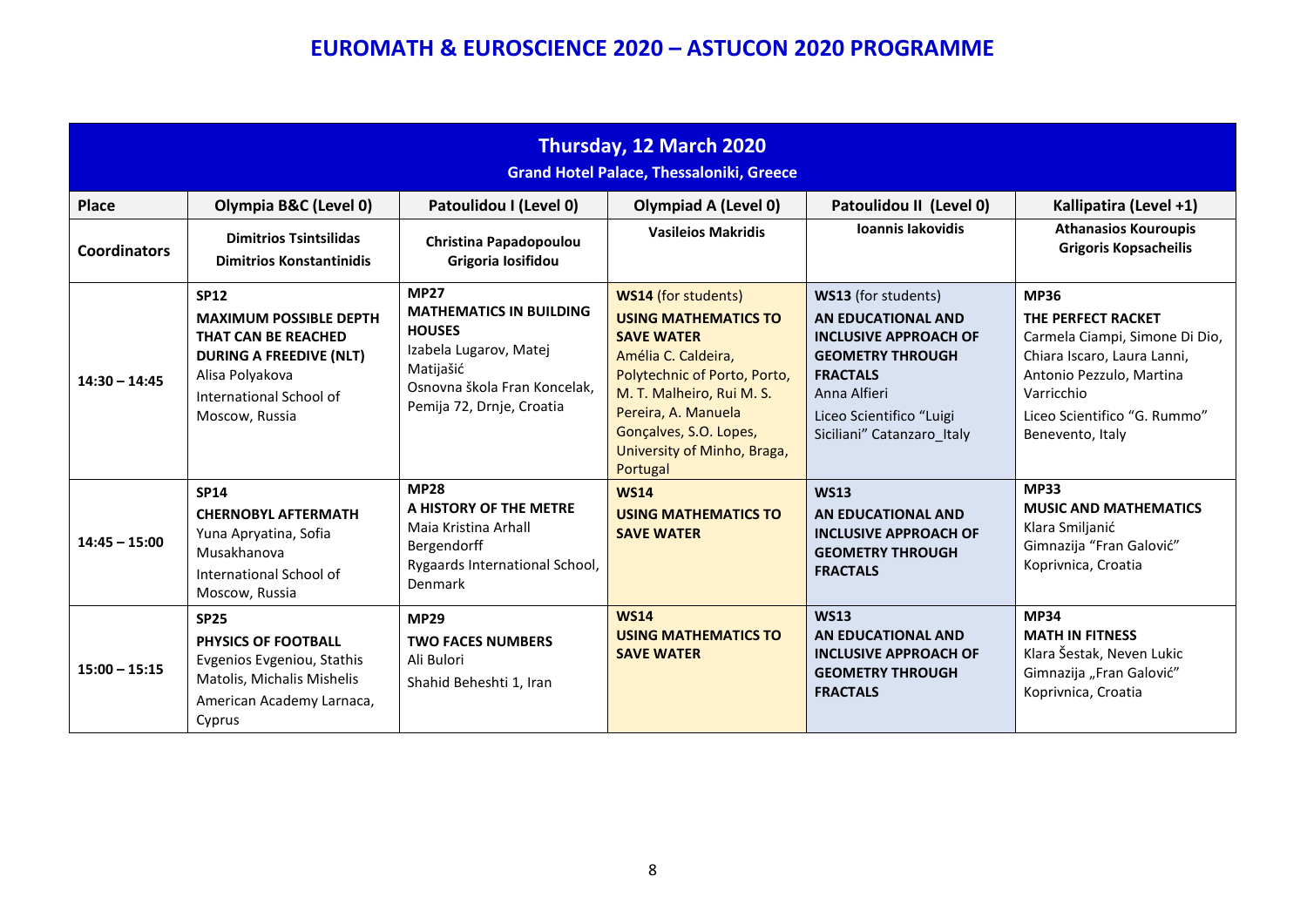| Thursday, 12 March 2020<br><b>Grand Hotel Palace, Thessaloniki, Greece</b> |                                                                                                                                                                                                                              |                                                                                                                                               |                                                                 |                                                                                                                                                                                                                                                                                                                                                                                                                                      |                                                                                                                                                                                        |  |  |
|----------------------------------------------------------------------------|------------------------------------------------------------------------------------------------------------------------------------------------------------------------------------------------------------------------------|-----------------------------------------------------------------------------------------------------------------------------------------------|-----------------------------------------------------------------|--------------------------------------------------------------------------------------------------------------------------------------------------------------------------------------------------------------------------------------------------------------------------------------------------------------------------------------------------------------------------------------------------------------------------------------|----------------------------------------------------------------------------------------------------------------------------------------------------------------------------------------|--|--|
| Place                                                                      | Olympia B&C (Level 0)                                                                                                                                                                                                        | Patoulidou I (Level 0)                                                                                                                        | <b>Olympiad A (Level 0)</b>                                     | Patoulidou II (Level 0)                                                                                                                                                                                                                                                                                                                                                                                                              | Kallipatira (Level +1)                                                                                                                                                                 |  |  |
| <b>Coordinators</b>                                                        | <b>Dimitrios Tsintsilidas</b><br><b>Dimitrios Konstantinidis</b>                                                                                                                                                             | Christina Papadopoulou<br>Grigoria Iosifidou                                                                                                  | <b>Vasileios Makridis</b>                                       | Ioannis lakovidis                                                                                                                                                                                                                                                                                                                                                                                                                    | <b>Athanasios Kouroupis</b><br><b>Grigoris Kopsacheilis</b>                                                                                                                            |  |  |
| $15:15 - 15:30$                                                            | <b>SP26</b><br><b>GENES AT WORK, A BOARD</b><br><b>GAME</b><br>Romano Raffaele, Amen<br>Alessandro, Esposito<br>Emanuele<br>Istituto Statale per l'Istruzione<br>Secondaria "Europa",<br>Pomigliano d'Arco, Naples,<br>Italy | <b>MP30</b><br><b>TRIPLE JUMP</b><br>Julian R. Trott, Tamás Kovács<br>Rygaards International School,<br>Denmark                               | <b>WS14</b><br><b>USING MATHEMATICS TO</b><br><b>SAVE WATER</b> | WS12 (for students)<br><b>GENES AT WORK, A BOARD</b><br><b>GAME TO WORK ON</b><br><b>RELATIONSHIPS, ETHICAL</b><br><b>SKILLS, STRATEGIC THINKING,</b><br>PLANNING, COOPERATION,<br><b>AND INCLUSIVENESS</b><br>Di Fonza Mario, Nappi<br>Sabrina, Busiello Rosanna,<br>Puzone Giuseppe, Settembre<br>Vincenzo, Aiese Rosa Krizia,<br>Istituto Statale per l'Istruzione<br>Secondaria "Europa",<br>Pomigliano d'Arco, Naples,<br>Italy | <b>MP37</b><br><b>STUDYING MATHEMATICS AS A</b><br>PIECE OF ITALIAN FOOD<br>Amoriello Pietro, Bovino<br>Stefania, Iannella Alessia<br>Liceo Scientifico "G. Rummo"<br>Benevento, Italy |  |  |
| $15:30 - 15.45$                                                            | <b>SP18</b><br>THE POWER OF THE MIND<br>Sara Švegović<br>Gimnazija "Fran Galović"<br>Koprivnica, Croatia                                                                                                                     | <b>MP19</b><br><b>MATHEMATICS IN SOLAR</b><br><b>SYSTEM</b><br>Tara Tetec, Leo Bradić<br>Primary school "Braća Radić",<br>Koprivnica, Croatia |                                                                 | <b>WS12</b><br><b>GENES AT WORK, A BOARD</b><br><b>GAME TO WORK ON</b><br><b>RELATIONSHIPS, ETHICAL</b><br><b>SKILLS, STRATEGIC THINKING,</b><br>PLANNING, COOPERATION,<br><b>AND INCLUSIVENESS</b>                                                                                                                                                                                                                                  | <b>MP38</b><br><b>SMARTPHONE AND</b><br><b>MATHEMATICS</b><br>Giovanna Iannella, Alessandra<br>Carla Coletta, Roberta Romano<br>Liceo Scientifico "G. Rummo"<br>Benevento, Italy       |  |  |
| $15:45 - 16:00$                                                            |                                                                                                                                                                                                                              |                                                                                                                                               |                                                                 | <b>WS12</b><br><b>GENES AT WORK. A BOARD</b><br><b>GAME TO WORK ON</b><br><b>RELATIONSHIPS, ETHICAL</b><br><b>SKILLS, STRATEGIC THINKING,</b><br>PLANNING, COOPERATION,<br><b>AND INCLUSIVENESS</b>                                                                                                                                                                                                                                  |                                                                                                                                                                                        |  |  |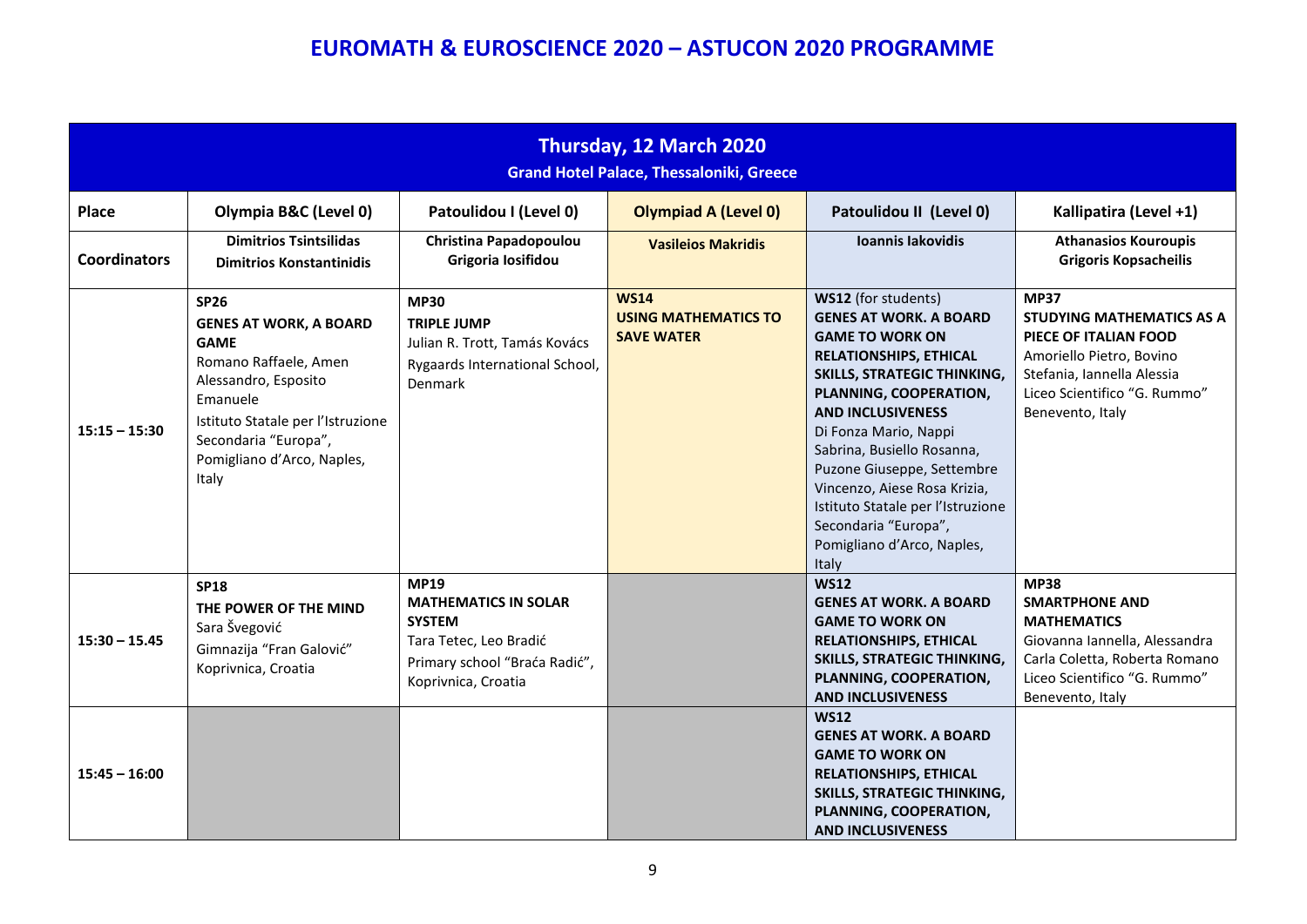|                 | Thursday, 12 March 2020<br><b>Grand Hotel Palace, Thessaloniki, Greece</b>                                               |
|-----------------|--------------------------------------------------------------------------------------------------------------------------|
|                 | <b>Opening Ceremony</b>                                                                                                  |
|                 | <b>EUROMATH and EUROSCIENCE 2020 Conference and ASTUCON 2020</b>                                                         |
| $16:30 - 18:00$ | Room: Olympia B&C (Level 0)                                                                                              |
|                 | <b>Invited Plenary</b>                                                                                                   |
|                 | "MATH IS FOR THE FUTURE" by Mina Teicher, Emmy Noether Research Institute for Mathematics, Israel                        |
|                 | (Read detailed programme in the booklet)                                                                                 |
| $18:00 - 19:00$ | <b>RECEPTION with traditional sweet of Thessaloniki</b>                                                                  |
|                 | <b>Place: OLYMPIA (Level 0)</b>                                                                                          |
|                 |                                                                                                                          |
|                 | <b>COMPETITION REHEARSALS</b>                                                                                            |
| Coordinator     | C. Papagiannis, S. Loizias, L. Makrides                                                                                  |
|                 | (Reserve your wish for using the stage for rehearsal for the competitions below by sending an email to info@euromath.org |
|                 | (indicate name, school and competition)                                                                                  |
|                 | MATH and SCIENCE Theatre Europe Competition - Rehearsals (Olympia B&C, Level 0)                                          |
| $19:00 - 20:30$ | <b>MATHFactor Europe Competition - Rehearsals (Patoulidou I, Level 0)</b>                                                |
|                 | <b>SCIENCE-Factor Europe Competition - Rehearsals (Patoulidou II, Level 0)</b>                                           |
|                 | Reserve your time slot, approximately 3 min per Factor, between 5-12 min per Theatre                                     |
|                 |                                                                                                                          |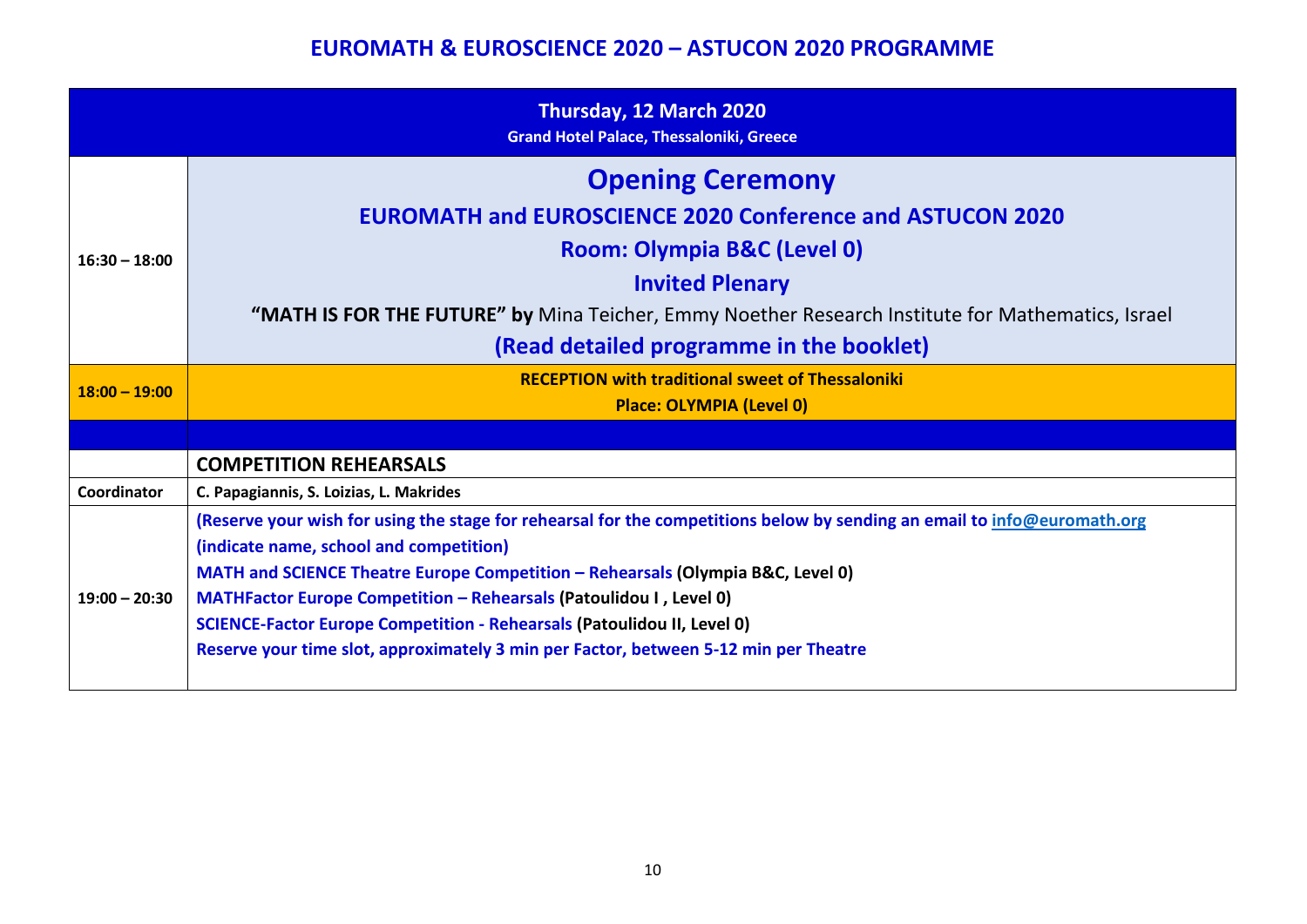| Friday, 13 March 2020<br><b>Grand Hotel Palace, Thessaloniki, Greece</b> |                                                                                                                                                                                                                                                                           |                                                                                                                                                                                                                       |                                                                                                                                                                                                                                            |                                                                                                                                                            |                                                                                                                                                                             |  |
|--------------------------------------------------------------------------|---------------------------------------------------------------------------------------------------------------------------------------------------------------------------------------------------------------------------------------------------------------------------|-----------------------------------------------------------------------------------------------------------------------------------------------------------------------------------------------------------------------|--------------------------------------------------------------------------------------------------------------------------------------------------------------------------------------------------------------------------------------------|------------------------------------------------------------------------------------------------------------------------------------------------------------|-----------------------------------------------------------------------------------------------------------------------------------------------------------------------------|--|
|                                                                          |                                                                                                                                                                                                                                                                           | REGISTRATIONS (ROOM MULTIFUNCTIONAL CONFERENCE CENTRE: Arion Bar area): For Conference participants and Competition finalists                                                                                         |                                                                                                                                                                                                                                            |                                                                                                                                                            |                                                                                                                                                                             |  |
| <b>Place</b>                                                             | Olympia B&C (Level 0)                                                                                                                                                                                                                                                     | Patoulidou A (Level 0)                                                                                                                                                                                                | <b>Olympiad A (Level 0)</b>                                                                                                                                                                                                                | Patoulidou B (Level 0)                                                                                                                                     | Kallipatira (Level +1)                                                                                                                                                      |  |
| <b>Coordinators</b>                                                      | <b>Dimitrios Tsintsilidas</b><br><b>Dimitrios Konstantinidis</b>                                                                                                                                                                                                          | <b>Christos Kitsios</b><br><b>Vasileios Makridis</b>                                                                                                                                                                  | Christina Papadopoulou                                                                                                                                                                                                                     | Grigoria Iosifidou                                                                                                                                         | <b>Athanasios Kouroupis</b><br><b>Grigoris Kopsacheilis</b>                                                                                                                 |  |
| $09:00 - 09:15$                                                          | <b>SP28</b><br>LIGHT, WAVE OR PARTICLE?<br>Hritik Roy Chowdhury<br>Rygaards International<br>School, Denmark                                                                                                                                                              | <b>MP39</b><br><b>SADDLE UP!</b><br>Ciavanni Annachiara, Citarella<br>Alessia, Lepore Liliana,<br>Pellegrini Maria Helena<br>Liceo Scientifico "G. Rummo"<br>Benevento, Italy                                         | WS7 (for teachers and grade<br>11-12 students)<br><b>PARTICLE ACCELERATORS.</b><br>THE MACHINES OF THE<br><b>FUTURE</b><br><b>Evangelos Gazis</b><br><b>Institute of Accelerating</b><br><b>Systems and Applications</b><br>(IASA), Greece | WS10 (for grade 5-8 students)<br>THE UNIVERSE GOES TO<br><b>PRIMARY SCHOOL</b><br>Elena Elliniadou MEd<br>2nd Primary School of Piraeus<br>Uruguay, Greece | <b>MP70</b><br><b>ANALYSIS OF THE</b><br><b>GENERALIZED QUEEN</b><br><b>PROBLEM</b><br>Ivan Ventsislavov Georgiev<br>Sofia High School of<br>Mathematics<br>Sofia, Bulgaria |  |
| $09:15 - 09:30$                                                          | <b>SP29</b><br><b>WEB RADIO LIVE</b><br>Alberto Pesce<br>Istituto Statale per<br>l'Istruzione Secondaria<br>"Europa", Pomigliano<br>d'Arco, Naples, Italy                                                                                                                 | <b>MP40</b><br><b>QUANTUM COMPUTERS</b><br>Antonio Pezzulo, Carlo di<br>Pasquale, Chiara Iscaro,<br>Giuseppe Viglione, Lorenzo<br>Addivinola<br>Liceo Scientifico "G. Rummo"<br>Benevento, Italy                      | WS7<br><b>PARTICLE ACCELERATORS.</b><br>THE MACHINES OF THE<br><b>FUTURE</b>                                                                                                                                                               | <b>WS10</b><br>THE UNIVERSE GOES TO<br><b>PRIMARY SCHOOL</b>                                                                                               | <b>MP72</b><br><b>MONTY HALL</b><br>Marko Praček<br>St Stanislav Institution,<br>Gymnasium,<br>Ljubljana, Slovenia                                                          |  |
| $09:30 - 9:45$                                                           | <b>SP30</b><br><b>IS LAB-GROWN MEAT</b><br><b>SUITABLE FOR MASS</b><br><b>CONSUMPTION?</b><br>Bakogiannis Eleftherios,<br>Chatzakou Christine, Kakos<br>Nickolaos, Nikolaou<br>Konstantina, Tamvakas Chris<br>The American College of<br>Greece-Pierce, Athens,<br>Greece | <b>MP41</b><br>PROBABILITY OF FOOTBALL<br><b>BETS</b><br>Giorgio Benedetto Bravi,<br>Giovanni Catauro, Bruno<br>Nesticò, Piofrancesco Rosella,<br>Rinaldo Saviano<br>Liceo Scientifico "G. Rummo"<br>Benevento, Italy | WS7<br><b>PARTICLE ACCELERATORS.</b><br>THE MACHINES OF THE<br><b>FUTURE</b>                                                                                                                                                               | <b>WS10</b><br>THE UNIVERSE GOES TO<br><b>PRIMARY SCHOOL</b>                                                                                               | <b>MP49</b><br><b>WHEN FOUR CURVES MEET</b><br>Panagiotis Bampatsias<br>Varvakeio Model High School of<br>Athens, Greece                                                    |  |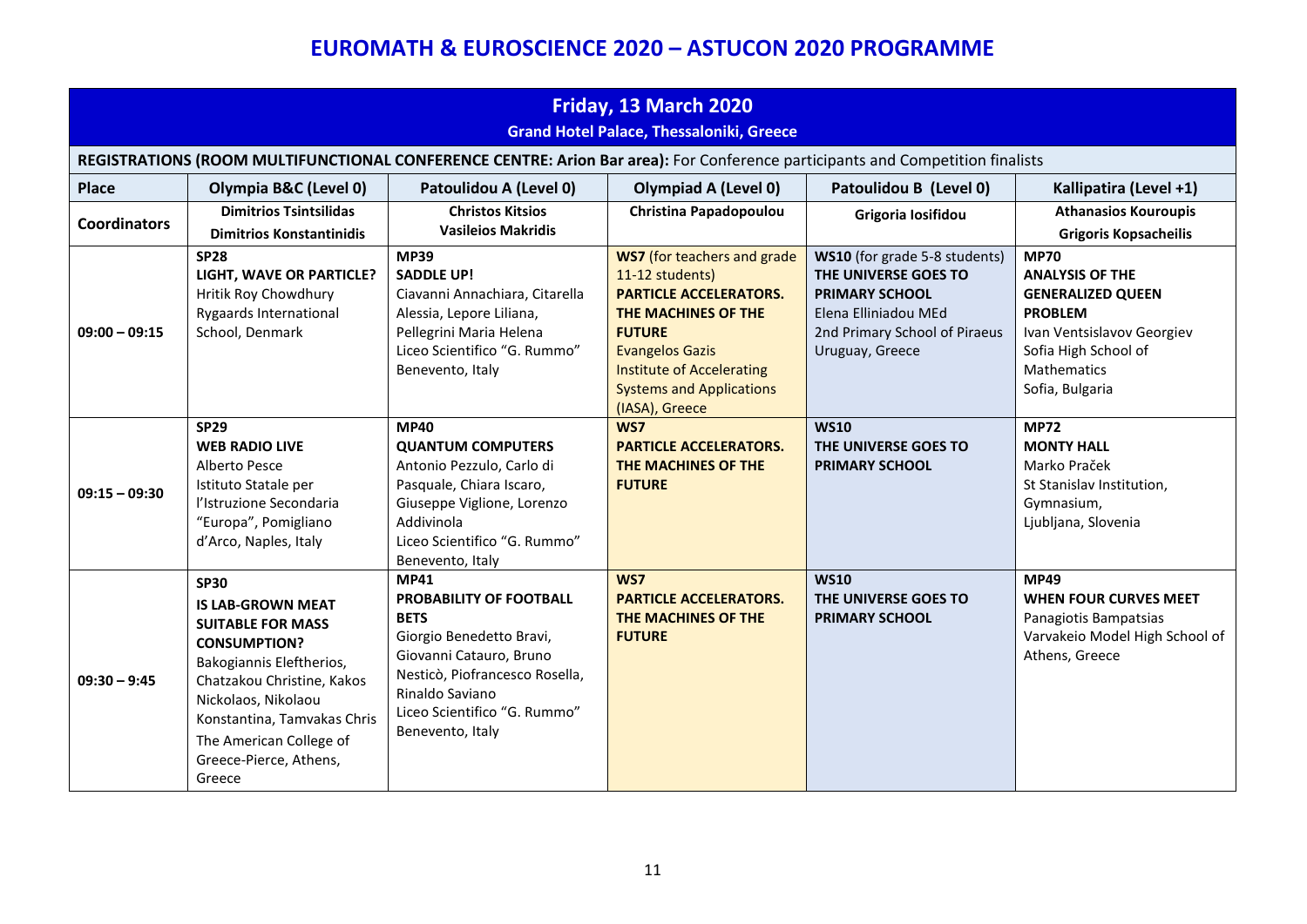| Friday, 13 March 2020<br><b>Grand Hotel Palace, Thessaloniki, Greece</b> |                                                                                                                                                                                                                                                            |                                                                                                                                                                                                                                                                                   |                                                                                                                                                                                                   |                                                              |                                                                                                                                                                                                       |  |
|--------------------------------------------------------------------------|------------------------------------------------------------------------------------------------------------------------------------------------------------------------------------------------------------------------------------------------------------|-----------------------------------------------------------------------------------------------------------------------------------------------------------------------------------------------------------------------------------------------------------------------------------|---------------------------------------------------------------------------------------------------------------------------------------------------------------------------------------------------|--------------------------------------------------------------|-------------------------------------------------------------------------------------------------------------------------------------------------------------------------------------------------------|--|
| Place                                                                    | Olympia B&C (Level 0)                                                                                                                                                                                                                                      | Patoulidou A (Level 0)                                                                                                                                                                                                                                                            | <b>Olympiad A (Level 0)</b>                                                                                                                                                                       | Patoulidou B (Level 0)                                       | Kallipatira (Level +1)                                                                                                                                                                                |  |
| <b>Coordinators</b>                                                      | <b>Dimitrios Tsintsilidas</b><br><b>Dimitrios Konstantinidis</b>                                                                                                                                                                                           | <b>Christos Kitsios</b><br><b>Vasileios Makridis</b>                                                                                                                                                                                                                              | Christina Papadopoulou                                                                                                                                                                            | Grigoria Iosifidou                                           | <b>Athanasios Kouroupis</b><br><b>Grigoris Kopsacheilis</b>                                                                                                                                           |  |
| $09:45 - 10:00$                                                          | <b>SP31</b><br><b>CAR T-CELL</b><br><b>IMMUNOTHERAPY:</b><br><b>REVOLUTIONIZING CANCER</b><br><b>TREATMENT</b><br>Ploumis Georgios, Sadopoulos<br>Evaggelos Angelos, Tsikou<br>Vasiliki Silvia<br>The American College of<br>Greece-Pierce, Athens, Greece | <b>MP42</b><br><b>NETFLIX: AN ISSUE OF</b><br><b>RECOMMENDATION!</b><br>Fiorentino Giuseppe Manuel,<br>Fucci Francesca Pia, Paduano<br>Francesco Agostino, Guerrera<br>Concetta, Addivinola Lorenzo,<br>Viscio Viglione Livia<br>Liceo Scientifico "G. Rummo"<br>Benevento, Italy | <b>WS9</b> (for students)<br><b>SOLVING PUZZLES AND</b><br><b>RIDDLES USING LOGIC AND</b><br><b>PROBABILITIES</b><br><b>Michalis Gavrielides</b><br>The English School, Nicosia,<br><b>Cyprus</b> | <b>WS10</b><br>THE UNIVERSE GOES TO<br><b>PRIMARY SCHOOL</b> | <b>MP20</b><br><b>MATHEMATICS ON</b><br><b>GEOGRAPHICAL MAP</b><br>Jakov Koštarić, Damjan Koštarić<br>Primary school "Braća Radić",<br>Koprivnica, Croatia                                            |  |
| $10:00 - 10:15$                                                          | <b>SP32</b><br>THE NEW ERA OF ELECTRIC<br><b>VEHICLES</b><br>Mistrioti Myrto, Tasouli<br>Vasiliki, Karamouzi Vasileia,<br>Bouris Eleni Ioannna,<br><b>Mafoutsis Yasmine</b><br>The American College of<br>Greece-Pierce, Athens, Greece                    | <b>MP43</b><br><b>LOVE AND MONEY</b><br>Giuseppe Abbate, Giuseppe<br>Viglione, Mariagaia Miranda,<br>Francesca Lacerra, Giorgia<br>Iammarino, Carlo Di Pasquale<br>Liceo Scientifico "G. Rummo"<br>Benevento, Italy                                                               | WS9<br><b>SOLVING PUZZLES AND</b><br><b>RIDDLES USING LOGIC AND</b><br><b>PROBABILITIES</b>                                                                                                       | <b>WS10</b><br>THE UNIVERSE GOES TO<br><b>PRIMARY SCHOOL</b> | <b>MP51</b><br>1,2,3N DIMENSIONS IN<br><b>GEOMETRY</b><br>Emilia Biamonte, Martina<br>Umbrello<br>Liceo Scientifico "Luigi Siciliani"<br>Catanzaro_Italy                                              |  |
| $10:15 - 10:30$                                                          | <b>SP33</b><br>LIGHT BULBS, LET'S SEE IT<br><b>CLEARLY!</b><br>Esposito Emanuele, Romano<br>Raffaele, Amen Alessandro<br>Istituto Statale per l'Istruzione<br>Secondaria "Europa",<br>Pomigliano d'Arco, Naples,<br>Italy                                  | <b>MP44</b><br>LET'S GIVE IT A CUT<br>Boffa Maria Giulia, Fiorito<br>Alessia, Giangregorio Luigi,<br>Napolitano Swami, Verderosa<br>Ciro, Verderosa Giuseppe<br>Liceo Scientifico "G. Rummo"<br>Benevento, Italy                                                                  | WS9<br><b>SOLVING PUZZLES AND</b><br><b>RIDDLES USING LOGIC AND</b><br><b>PROBABILITIES</b>                                                                                                       | <b>WS10</b><br>THE UNIVERSE GOES TO<br><b>PRIMARY SCHOOL</b> | <b>MP65</b><br><b>ALAN TURING AND THE</b><br><b>ENIGMA MACHINE</b><br>Belegrinos Eleftherios, Karaferis<br>George-Paris, Tsormpatzoglou<br>George<br>The American College of<br>Greece-Pierce, Greece |  |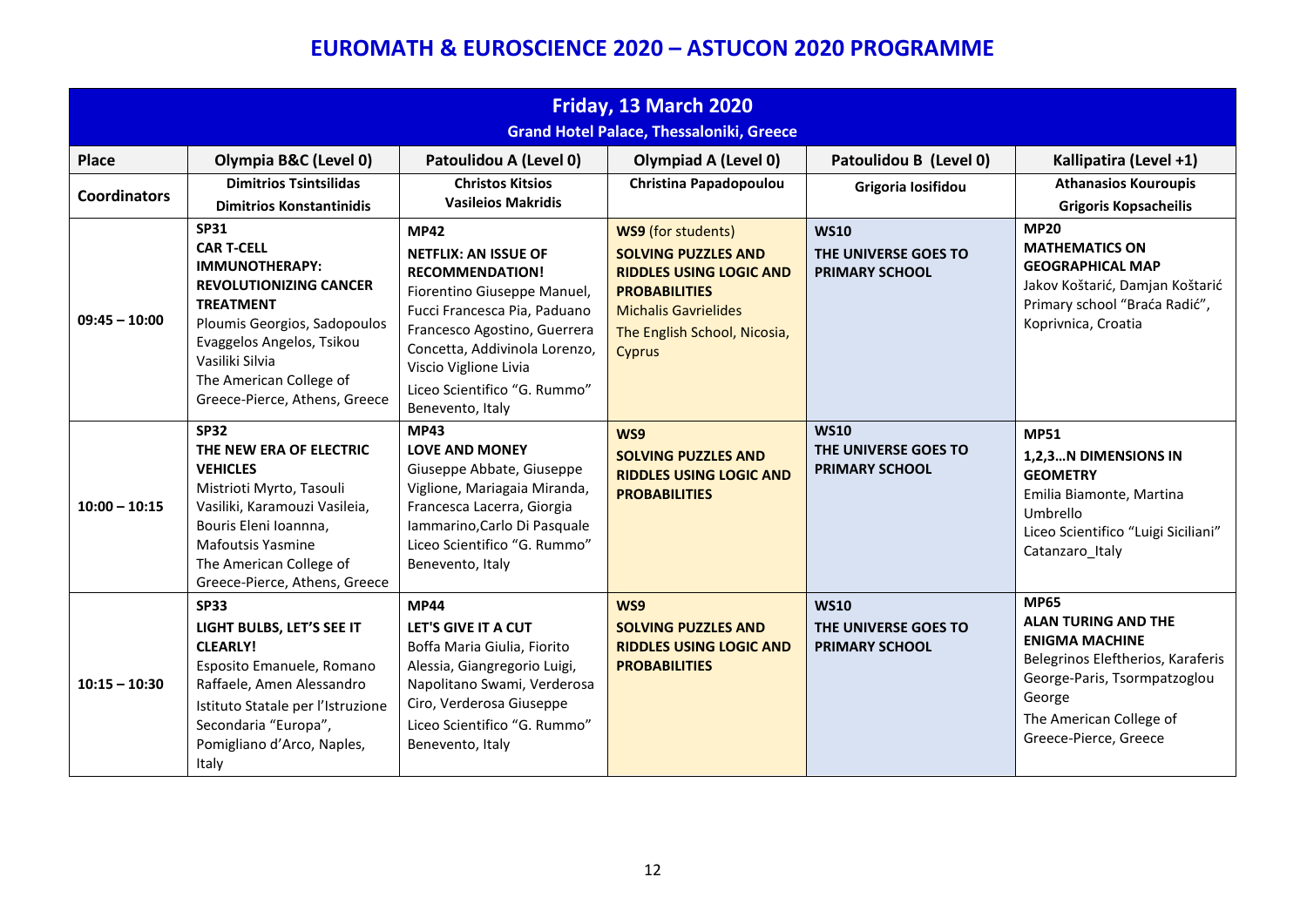| Friday, 13 March 2020<br><b>Grand Hotel Palace, Thessaloniki, Greece</b> |                                                                                                                                        |                                                                                                                                                                                                                       |                                                                                                                                                                                                                              |                                                                                                                                                                                                                                                           |                                                                                                                                                                                              |  |  |
|--------------------------------------------------------------------------|----------------------------------------------------------------------------------------------------------------------------------------|-----------------------------------------------------------------------------------------------------------------------------------------------------------------------------------------------------------------------|------------------------------------------------------------------------------------------------------------------------------------------------------------------------------------------------------------------------------|-----------------------------------------------------------------------------------------------------------------------------------------------------------------------------------------------------------------------------------------------------------|----------------------------------------------------------------------------------------------------------------------------------------------------------------------------------------------|--|--|
| <b>Place</b>                                                             | Olympia B&C (Level 0)                                                                                                                  | Patoulidou A (Level 0)                                                                                                                                                                                                | <b>Olympiad A (Level 0)</b>                                                                                                                                                                                                  | Patoulidou B (Level 0)                                                                                                                                                                                                                                    | Kallipatira (Level +1)                                                                                                                                                                       |  |  |
| <b>Coordinators</b>                                                      | <b>Dimitrios Tsintsilidas</b><br><b>Dimitrios Konstantinidis</b>                                                                       | <b>Christos Kitsios</b><br><b>Vasileios Makridis</b>                                                                                                                                                                  | Christina Papadopoulou                                                                                                                                                                                                       | Grigoria Iosifidou                                                                                                                                                                                                                                        | <b>Athanasios Kouroupis</b><br><b>Grigoris Kopsacheilis</b>                                                                                                                                  |  |  |
| $10:30 - 10:45$                                                          | <b>SP34</b><br><b>COPY AND PASTETHE</b><br><b>FUTURE?</b><br>Eleni Maria Vlotomas<br>International School of<br>Paphos, Paphos, Cyprus | <b>MP45</b><br><b>INSTAGRAM: LET'S REVEAL</b><br><b>ITS SECRETS!</b><br>Francesco Agostino Paduano,<br>Laura Lanni, Martina<br>Varriccchio, Maria Gaia<br>Miranda<br>Liceo Scientifico "G.<br>Rummo" Benevento, Italy | WS9<br><b>SOLVING PUZZLES AND</b><br><b>RIDDLES USING LOGIC AND</b><br><b>PROBABILITIES</b>                                                                                                                                  | WS15 (for students)<br><b>MUSICMATH</b><br><b>METHODOLOGY: FRACTIONS</b><br><b>ENSEMBLE</b><br>Eric Roldan Roa, Erika Roldan<br>Roa, Misael Hernández Leal,<br>Aldo Martínez Chávez<br>MusicMath team, University<br>of Tartu, Zapopan-Jalisco-<br>Mexico | <b>MP52</b><br>TELL ME WHAT YOU EAT AND I<br>WILL TELL YOU WHAT YOU ARE<br>Alberto Pesce<br>Istituto Statale per<br>l'Istruzione Secondaria<br>"Europa", Pomigliano d'Arco,<br>Naples, Italy |  |  |
| $10:45 - 11:00$                                                          | <b>MP59</b><br><b>NUMBER ART</b><br>Tea Hansson, Axel Palmé, Alva<br>Strand<br>Polhemskolan, Sweden                                    | <b>SP35</b><br><b>OUR VULNERABILITY</b><br><b>TOWARDS OUR CYBER LIFE</b><br>Arian Adeli Koodehi<br>International School of<br>Paphos, Paphos, Cyprus                                                                  | <b>WS16</b><br>(teachers and students)<br><b>BOOSTING CIRCULAR</b><br><b>ECONOMY KNOWLEDGE IN</b><br><b>STEM FUTURE CLASS</b><br>Eirini Siotou, Effie<br>Papageorgiou, Lina Chachali<br>Nea Genia Ziridis, Athens,<br>Greece | <b>WS15</b><br><b>MUSICMATH</b><br><b>METHODOLOGY: FRACTIONS</b><br><b>ENSEMBLE</b>                                                                                                                                                                       | <b>MP66</b><br><b>MATHEMATICS AND</b><br><b>PHILOSOPHY</b><br>Juan A. Monge-Navarro Otero<br>Turku International School,<br>Finland                                                          |  |  |
| $11:00 - 11:15$                                                          | <b>MP60</b><br>THE DEVELOPMENT OF<br><b>CRYPTOLOGY</b><br>Astrid Hofwander, Engla<br>Sundström<br>Polhemskolan, Sweden                 | <b>SP36</b><br><b>CELEBRITIES AND GLOBAL</b><br><b>WARMING</b><br><b>Andreas Tayros</b><br>International School of<br>Paphos, Paphos, Cyprus                                                                          | <b>WS16</b><br><b>BOOSTING CIRCULAR</b><br><b>ECONOMY KNOWLEDGE IN</b><br><b>STEM FUTURE CLASS</b>                                                                                                                           | <b>WS15</b><br><b>MUSICMATH</b><br><b>METHODOLOGY: FRACTIONS</b><br><b>ENSEMBLE</b>                                                                                                                                                                       | <b>MP61</b><br><b>EATING MATHEMATICS</b><br>Federica Petrella, Clara Verdino,<br>Matteo Piscopo<br>Liceo Scientifico "G. Rummo"<br>Benevento, Italy                                          |  |  |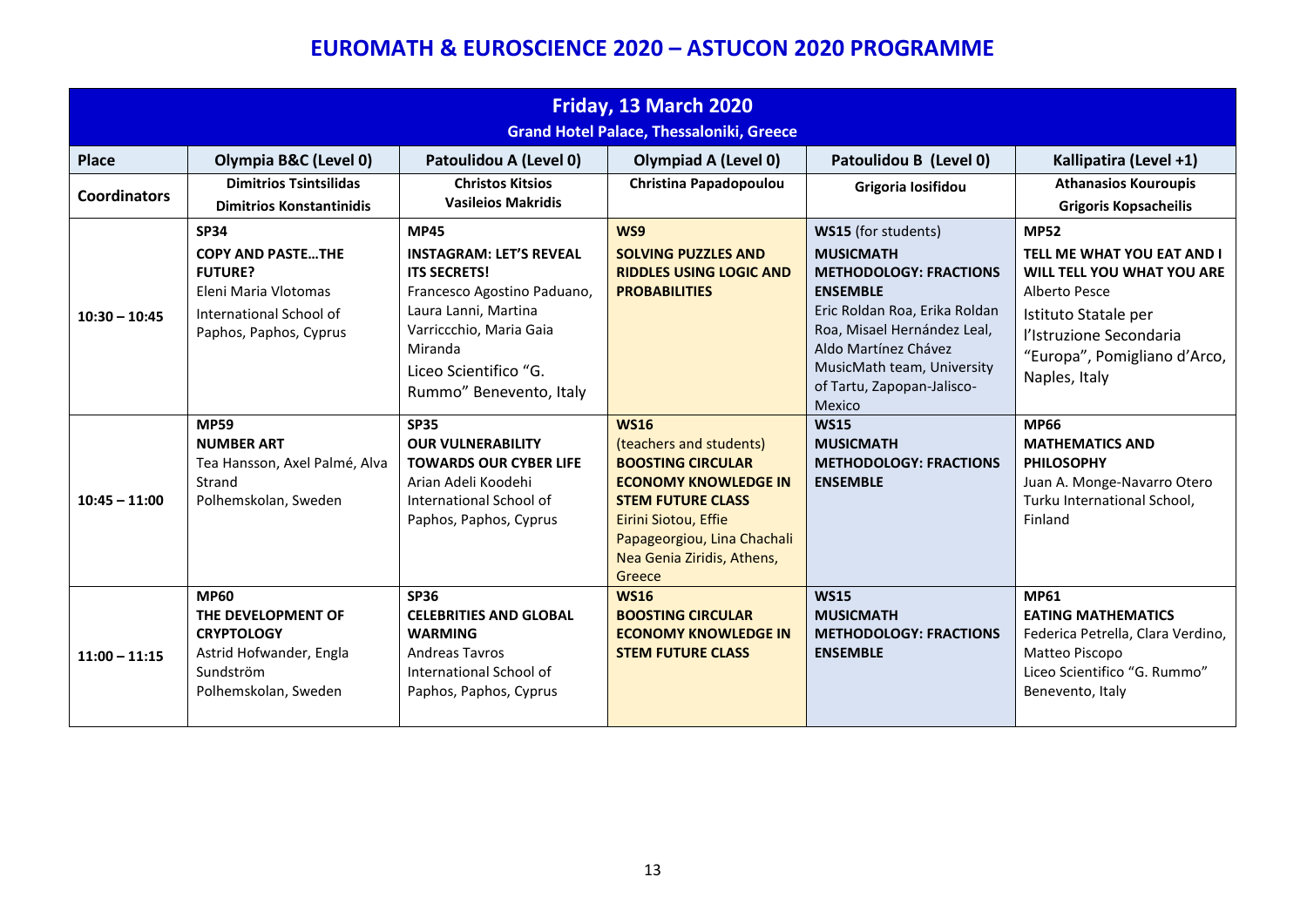|                     | Friday, 13 March 2020<br><b>Grand Hotel Palace, Thessaloniki, Greece</b>                                                                                                                                                  |                                                                                                                                                                                                                                    |                                                                                                                                                                                        |                                                                                                                                                                         |                                                                                                                                                                                                                                                |  |  |  |
|---------------------|---------------------------------------------------------------------------------------------------------------------------------------------------------------------------------------------------------------------------|------------------------------------------------------------------------------------------------------------------------------------------------------------------------------------------------------------------------------------|----------------------------------------------------------------------------------------------------------------------------------------------------------------------------------------|-------------------------------------------------------------------------------------------------------------------------------------------------------------------------|------------------------------------------------------------------------------------------------------------------------------------------------------------------------------------------------------------------------------------------------|--|--|--|
| <b>Place</b>        | Olympia B&C (Level 0)                                                                                                                                                                                                     | Patoulidou A (Level 0)                                                                                                                                                                                                             | <b>Olympiad A (Level 0)</b>                                                                                                                                                            | Patoulidou B (Level 0)                                                                                                                                                  | Kallipatira (Level +1)                                                                                                                                                                                                                         |  |  |  |
| <b>Coordinators</b> | <b>Dimitrios Tsintsilidas</b><br><b>Dimitrios Konstantinidis</b>                                                                                                                                                          | <b>Christos Kitsios</b><br><b>Vasileios Makridis</b>                                                                                                                                                                               | <b>Christina Papadopoulou</b>                                                                                                                                                          | Grigoria Iosifidou                                                                                                                                                      | <b>Athanasios Kouroupis</b><br><b>Grigoris Kopsacheilis</b>                                                                                                                                                                                    |  |  |  |
| $11:15 - 11:30$     | <b>MP24</b><br><b>THAT TRICKY MATH</b><br>Noel Mađerić, Petar Šajfar<br>Osnovna škola "Antun Nemčić<br>Gostovinski" Koprivnica,<br>Školska 5, Croatia                                                                     | <b>SP37</b><br><b>PROSTHETICS</b><br>Nersu Yahi<br>Mediterranean High School,<br>Larnaca, Cyprus                                                                                                                                   | <b>WS16</b><br><b>BOOSTING CIRCULAR</b><br><b>ECONOMY KNOWLEDGE IN</b><br><b>STEM FUTURE CLASS</b>                                                                                     | <b>SP22</b><br><b>The Science Behind Emotions</b><br>Anwita Karanth, Lucia Alice<br>Pitman<br>Rygaards International School,<br>Denmark                                 | <b>MP62</b><br><b>CONVERGENCE OF FUNCTIONS</b><br>OF MARKOV CHAINS.<br><b>APPLICATIONS IN DISCRETE</b><br><b>STOCHASTIC MODELS</b><br>Martin Boyanov Stefanov<br>Sofia High School of<br>Mathematics, Yanko Zabunov<br>Street, Sofia, Bulgaria |  |  |  |
| $11:30 - 11:45$     | <b>MP25</b><br>THE MUSIC OF<br><b>MATHEMATICS</b><br>Ava Magdić, Nika Robotić<br>Osnovna škola "Antun Nemčić<br>Gostovinski" Koprivnica,<br>Školska 5, Croatia                                                            | <b>SP38</b><br><b>WHAT WILL HAPPEN IF</b><br><b>EVERYONE IN THE WORLD</b><br><b>WENT TO SLEEP AT THE</b><br><b>SAME TIME AND WOKE UP</b><br>AT THE SAME TIME?<br>Alex Kalaitsidis<br>Mediterranean High School,<br>Larnaca, Cyprus | <b>WS18</b><br>(for teachers)<br><b>EVERY WEEK MATHS</b><br>Anita Grguric, Zlatka<br><b>Miculinic Mance</b><br>Prva rijecka hrvatska<br>gimnazija, Frana Kurelca 1,<br>Rijeka, Croatia | <b>SP23</b><br><b>DARK ENERGY AND DARK</b><br><b>MATTER</b><br>Areeb Sadath Jan<br>Rygaards International School,<br>Denmark                                            | <b>MP64</b><br><b>GAME THEORY</b><br>Marko Spyrou<br>International School of Paphos,<br>Paphos, Cyprus                                                                                                                                         |  |  |  |
| $12:10 - 12:30$     | <b>MP102</b><br><b>APPLIED INTEGRATION:</b><br><b>TAKING TOTAL IMPULSE OF</b><br><b>THRUST-TIME CURVES FROM</b><br><b>ACTUAL SOLID ROCKET</b><br><b>MOTORS</b><br>Harry Amadeo<br>King School, Stamford, CT<br>06905, USA | <b>SP39</b><br><b>AUTISM SPECTRUM</b><br><b>DISORDER</b><br>Maria Yiasoumi, Destine<br>Akokcu<br>Mediterranean High School,<br>Larnaca, Cyprus                                                                                     | <b>WS18</b><br><b>EVERY WEEK MATHS</b>                                                                                                                                                 | <b>SP24</b><br><b>ORBITAL MECHANICS OF THE</b><br><b>MOTION OF PLANETS</b><br><b>AROUND THE SUN</b><br>Rohit Roy Chowdhury<br>Rygaards International School,<br>Denmark | <b>MP63</b><br>THE USE OF MATHEMATICS IN<br>(AUTOMATED) TRADING<br>Arian Adeli Koodehi<br>International School of Paphos,<br>Paphos, Cyprus                                                                                                    |  |  |  |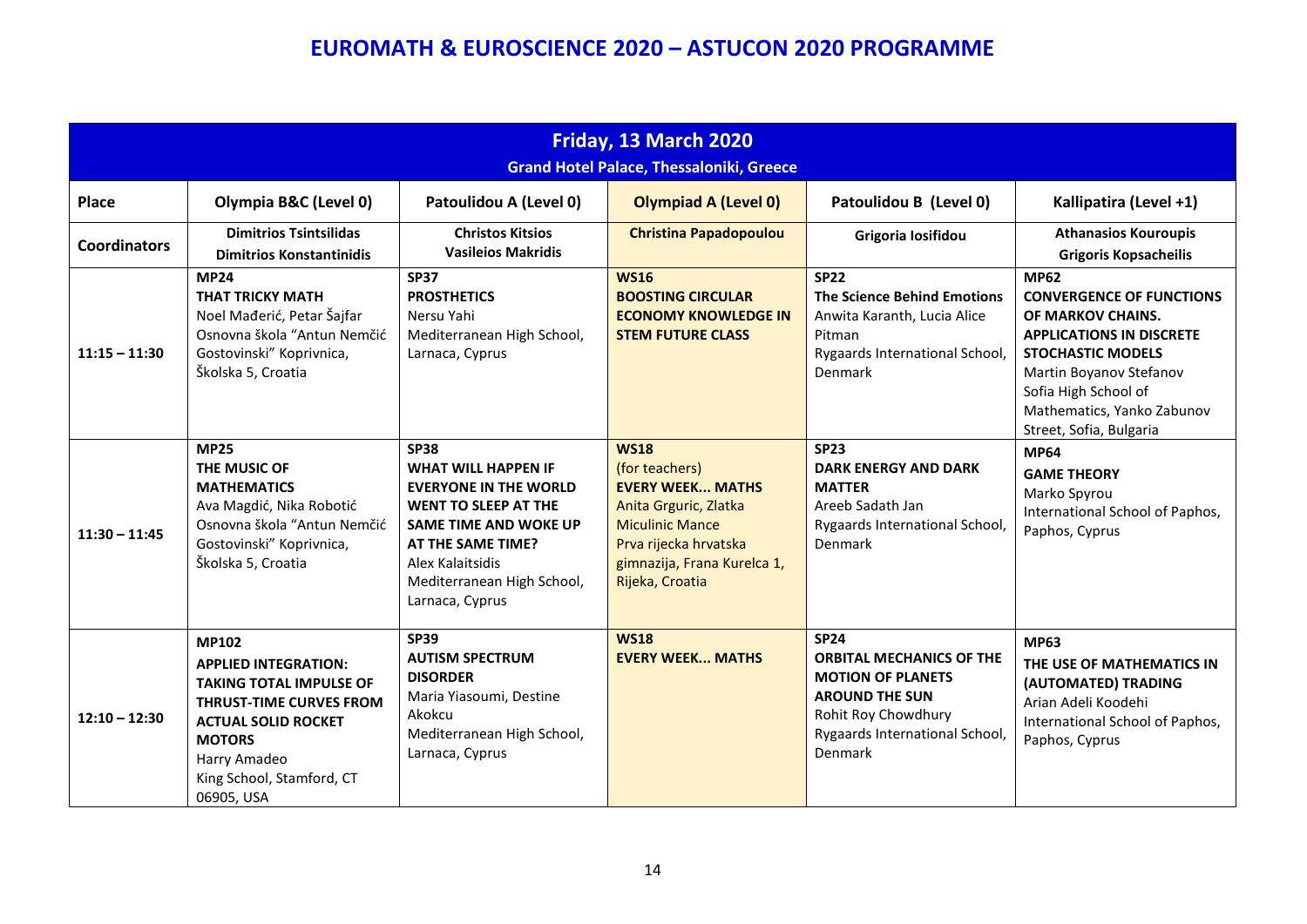| Friday, 13 March 2020<br><b>Grand Hotel Palace, Thessaloniki, Greece</b> |                                                                                                                                                                                                                |                                                                                                                                        |                                                                                                                                                   |                                                                                                                                                                                                                  |                                                                                                                                                      |  |  |
|--------------------------------------------------------------------------|----------------------------------------------------------------------------------------------------------------------------------------------------------------------------------------------------------------|----------------------------------------------------------------------------------------------------------------------------------------|---------------------------------------------------------------------------------------------------------------------------------------------------|------------------------------------------------------------------------------------------------------------------------------------------------------------------------------------------------------------------|------------------------------------------------------------------------------------------------------------------------------------------------------|--|--|
| <b>Place</b>                                                             | Olympia B&C (Level 0)                                                                                                                                                                                          | Patoulidou I (Level 0)                                                                                                                 | <b>Olympiad A (Level 0)</b>                                                                                                                       | Patoulidou II (Level 0)                                                                                                                                                                                          | Kallipatira (Level +1)                                                                                                                               |  |  |
| <b>Coordinators</b>                                                      | <b>Dimitrios Tsintsilidas</b><br><b>Dimitrios Konstantinidis</b>                                                                                                                                               | <b>Christos Kitsios</b><br><b>Vasileios Makridis</b>                                                                                   | <b>Christina Papadopoulou</b>                                                                                                                     | Grigoria Iosifidou                                                                                                                                                                                               | <b>Athanasios Kouroupis</b><br><b>Grigoris Kopsacheilis</b>                                                                                          |  |  |
| $12:30 - 12:45$                                                          | <b>MP57</b><br><b>SOLVING CRIMES USING</b><br><b>MATHEMATICS</b><br>Anastasia Demetriou,<br>Danae Larcou, Eleni<br>Apostolou<br>American Academy<br>Larnaca, Cyprus                                            | <b>SP40</b><br><b>TELEPORTATION: WHAT IS IT</b><br><b>REALLY?</b><br>Anna Kalaitsidou<br>Mediterranean High School,<br>Larnaca, Cyprus | <b>WS18</b><br><b>EVERY WEEK MATHS</b>                                                                                                            | <b>MP67</b><br><b>TOPOLOGY AND KNOTS</b><br>Talemwa Nanyange<br>Kyambadde<br>Turku International School,<br>Finland                                                                                              | <b>MP26</b><br>THE TITANIC IN NUMBERS<br>Katja Gregurić, Eva Pintar<br>Osnovna škola "Antun Nemčić<br>Gostovinski" Koprivnica,<br>Školska 5, Croatia |  |  |
| $12:45 - 13:00$                                                          | <b>MP58</b><br>THE AESTHATIC OF MATH<br>Barbara Zachariou, Poline<br>Haroutounian, Panagiota<br>Mela<br>American Academy<br>Larnaca, Cyprus                                                                    | <b>SP41</b><br>DO YOU WISH YOU HAD A<br><b>DOLPHIN'S BRAIN?</b><br>Elli Paphiti<br>International School of Paphos,<br>Paphos, Cyprus   | <b>WS21</b><br><b>INNOMATH</b><br>(Erasmus+ programmme)<br>as a catalyst for the STEAME<br>approach<br>Andreas Skotinos,<br>Vice President of CMS | <b>MP68</b><br><b>KNIGHTS AND KNAVES</b><br>Asen Evgeniev Tonkov, Hristo-<br>Chocho Tsvetanov Vladovski,<br>Deyan Tsvetelinov Minkov<br>125th SU "Boyan Penev",<br>American College of Sofia,<br><b>Bulgaria</b> | <b>MP124</b><br>THE ANATOMY OF COLOUR<br>Linnea Kärrman, Oskar<br>Vågsäter<br>Polhemskolan, Sweden                                                   |  |  |
| $13:10 - 14:30$                                                          | Lunch Break, Place: GRAND BALL Rooms A &B (Level -2)<br>Coupons offered by TopKinisis Travel to those who booked accommodation through them.<br>Additional coupons for sale available at the registration desk |                                                                                                                                        |                                                                                                                                                   |                                                                                                                                                                                                                  |                                                                                                                                                      |  |  |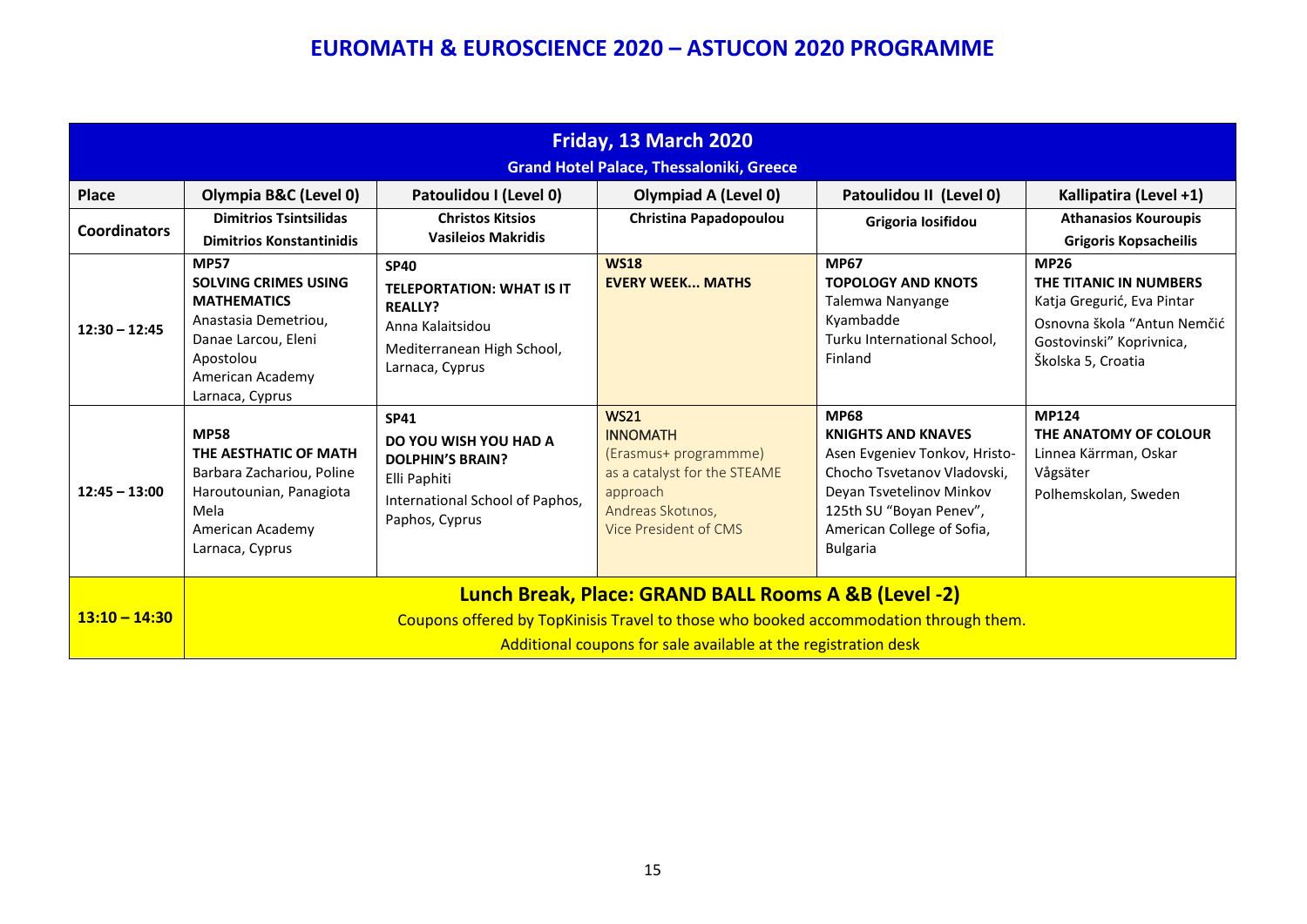| Friday, 13 March 2020<br><b>Grand Hotel Palace, Thessaloniki, Greece</b> |                                                                                                                                                         |                                                                                                                                                                                                                                |                                                                                                                                                                                     |                                                                                                                                                                                          |                                                                                                                                                                                                                                 |
|--------------------------------------------------------------------------|---------------------------------------------------------------------------------------------------------------------------------------------------------|--------------------------------------------------------------------------------------------------------------------------------------------------------------------------------------------------------------------------------|-------------------------------------------------------------------------------------------------------------------------------------------------------------------------------------|------------------------------------------------------------------------------------------------------------------------------------------------------------------------------------------|---------------------------------------------------------------------------------------------------------------------------------------------------------------------------------------------------------------------------------|
| Place                                                                    | Olympia B&C (Level 0)                                                                                                                                   | Patoulidou I (Level 0)                                                                                                                                                                                                         | <b>Olympiad A (Level 0)</b>                                                                                                                                                         | Patoulidou II (Level 0)                                                                                                                                                                  | Kallipatira (Level +1)                                                                                                                                                                                                          |
| <b>Coordinators</b>                                                      | Ioannis lakovidis<br><b>Athanasios Koutsopagos</b>                                                                                                      | <b>Christos Kitsios</b><br><b>Vasileios Makridis</b>                                                                                                                                                                           | Christina Papadopoulou<br>Grigoria Iosifidou                                                                                                                                        | <b>Athanasios Kouroupis</b><br><b>Grigoris Kopsacheilis</b>                                                                                                                              | <b>Dimitrios Tsintsilidas</b><br><b>Dimitrios Konstantinidis</b>                                                                                                                                                                |
| $14:30 - 14:45$                                                          | <b>SP42</b><br>A STEM CELL DEBATE<br>Eleni Diogenous<br>International School of<br>Paphos, Paphos, Cyprus                                               | <b>MP69</b><br><b>VISIBILITY OF CONICS</b><br>Martin Dimitrov, Gergana<br>Peeva, Borislav Stoyanov<br>125th SU "Boyan Penev",<br>American College of Sofia,<br><b>Bulgaria</b>                                                 | WS19 (for teachers)<br><b>MATH TRAILS WITH</b><br><b>MATHCITYMAP</b><br>Amélia C. D. Caldeira, Ana<br>Moura,<br>Polytechnic of Porto, LEMA-<br>ISEP, SYSTEC-ISR,<br>Porto, Portugal | <b>MP74</b><br><b>SUNFLOWERS</b><br><b>Eylul Nihat</b><br>Mediterranean High School,<br>Larnaca, Cyprus                                                                                  | <b>MP79</b><br>A NOT SO SECRET TRIANGLE FULL<br><b>OF SECRETS</b><br>Andreas Aloneftis, Theodoulos<br>Ttelias, Sotiris Xiouros, Stephanos<br>Zorpas<br>The GC School of Careers, Nicosia,<br>Cyprus                             |
| $14:45 - 15:00$                                                          | <b>SP43</b><br><b>BEAUTY COMES FROM</b><br><b>WITHIN</b><br>Salomi Perikleous, Tanya<br>Vinogradova<br>International School of<br>Paphos, Paphos, Cypru | <b>MP46</b><br><b>EVERYTHING IS NUMBER</b><br>Boffa Annachiara, Ferravante<br>Sara, Fiorito Alessia, Napolitano<br>Swami, Viscio Viglione Livia<br>Liceo Scientifico "G. Rummo"<br>Benevento, Italy                            | <b>WS19</b><br><b>MATH TRAILS WITH</b><br><b>MATHCITYMAP</b>                                                                                                                        | <b>MP75</b><br><b>BUTTERFLY EFFECT</b><br>Tuna Ercika, Ioanna<br>Gerolemou, Veronica<br>Camanide, Amalia Chari<br>Mediterranean High School,<br>Larnaca, Cyprus                          | <b>MP80</b><br><b>BEYOND THE BORDER</b><br>Rolandi Theodora, Yiallouri<br>Panagiota, Yiorkadji Mary<br>The GC School of Careers, Nicosia,<br>Cyprus                                                                             |
| $15:00 - 15:15$                                                          | <b>SP44</b><br><b>FERMI PARADOX</b><br>Foteini Kioutsouki,<br>Evangelos Neophytou<br>The Grammar School,<br>Nicosia, Cyprus                             | <b>MP47</b><br><b>CANDY CRUSH'S PUZZLING</b><br><b>MATHEMATICS</b><br>Francesca Pia Fucci, Concetta<br>Guerrera, Francesca Lacerra,<br>Carmela Ciampi, Maria Giulia<br>Boffa, Liceo Scientifico "G.<br>Rummo" Benevento, Italy | <b>WS19</b><br><b>MATH TRAILS WITH</b><br><b>MATHCITYMAP</b>                                                                                                                        | <b>MP76</b><br><b>UNDERSTANDING</b><br><b>COMPUTERS THROUGH</b><br><b>OUR OWN VIDEO GAME</b><br>Leonidou Andreas,<br>Theofanous Christos<br>The GC School of Careers,<br>Nicosia, Cyprus | <b>MP106</b><br><b>QUICC MATHS: A GUIDE TO</b><br><b>IGCSE REVISION</b><br>Marios Stavrou, Ioannis<br>Papazacharias, Andreas<br>Constandinides, Kyriakos<br>Hadjimichael, Zacharias Ioannou,<br>English School, Nicosia, Cyprus |
| $15:15 - 15:30$                                                          | <b>SP45</b><br><b>SCHRÖDINGER'S CAT</b><br>George Rovanias<br>The Grammar School,<br>Nicosia, Cyprus                                                    | <b>MP48</b><br><b>SWINGING MATH</b><br>Federica D'Agnese, Serena<br>Pagano, Istituto Statale per<br>l'Istruzione Secondaria<br>"Europa", Pomigliano d'Arco,<br>Naples, Italy                                                   | <b>WS19</b><br><b>MATH TRAILS WITH</b><br><b>MATHCITYMAP</b>                                                                                                                        | <b>MP77</b><br><b>MATHS IN YOUR FACE</b><br>Michalis Michaelides, Klitos<br>Philippides, Christos<br>Romanos<br>The GC School of Careers,<br>Nicosia, Cyprus                             | <b>MP82</b><br><b>HOW NOT TO GET AWAY WITH</b><br><b>MURDER</b><br>Bobrova Lisa, Pastella Josephina,<br>Prodromou Carolina, The Senior<br>School, Nicosia, Cyprus                                                               |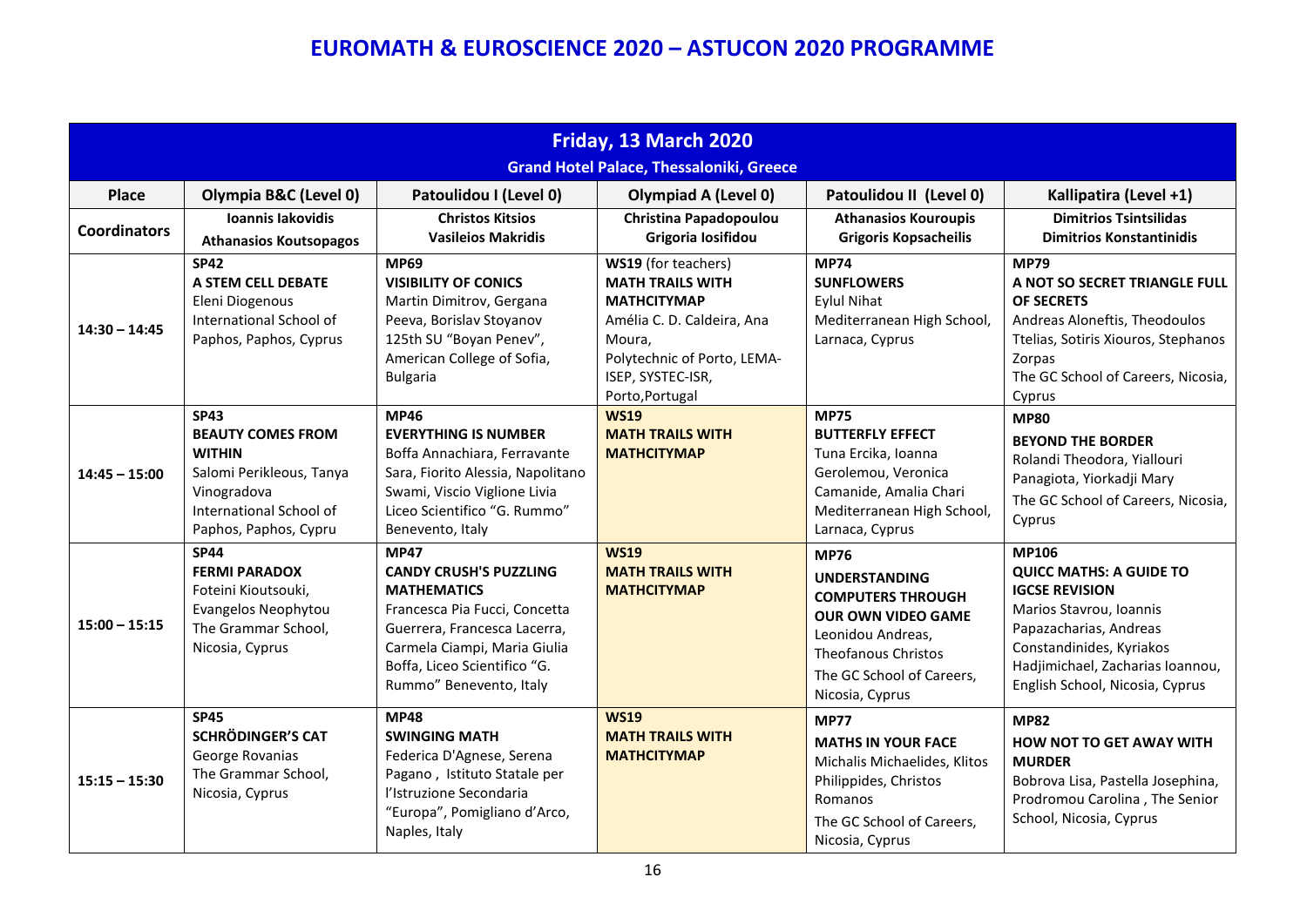| Friday, 13 March 2020<br><b>Grand Hotel Palace, Thessaloniki, Greece</b> |                                                                                                                                                                                                   |                                                                                                                                                                                                       |                                                                                                                                                                                                                                                      |                                                                                                                                                                                                |                                                                                                                                                                                                 |
|--------------------------------------------------------------------------|---------------------------------------------------------------------------------------------------------------------------------------------------------------------------------------------------|-------------------------------------------------------------------------------------------------------------------------------------------------------------------------------------------------------|------------------------------------------------------------------------------------------------------------------------------------------------------------------------------------------------------------------------------------------------------|------------------------------------------------------------------------------------------------------------------------------------------------------------------------------------------------|-------------------------------------------------------------------------------------------------------------------------------------------------------------------------------------------------|
| Place                                                                    | Olympia B&C (Level 0)                                                                                                                                                                             | Patoulidou I (Level 0)                                                                                                                                                                                | Olympiad A (Level 0)                                                                                                                                                                                                                                 | Patoulidou II (Level 0)                                                                                                                                                                        | Kallipatira (Level +1)                                                                                                                                                                          |
| Coordinator                                                              | Ioannis lakovidis<br><b>Athanasios Koutsopagos</b>                                                                                                                                                | <b>Christos Kitsios</b><br><b>Vasileios Makridis</b>                                                                                                                                                  | <b>Christina Papadopoulou</b><br>Grigoria Iosifidou                                                                                                                                                                                                  | <b>Athanasios Kouroupis</b><br><b>Grigoris Kopsacheilis</b>                                                                                                                                    | <b>Dimitrios Tsintsilidas</b><br><b>Dimitrios Konstantinidis</b>                                                                                                                                |
| $15:30 - 15:45$                                                          | <b>SP46</b><br><b>VIRTUAL REALITY</b><br>Theofanis Themistocleous,<br>Nicole Charalambous, Davina<br>Bentley, Marilena<br>Constantinou<br>American Academy Larnaca,<br>Cyprus                     | <b>MP73</b><br><b>COMPLEX &amp; IMAGINARY</b><br><b>NUMBERS</b><br>William Brander, Aatharva<br>Kawade<br>Rygaards International<br>School, Denmark                                                   | <b>WS19</b><br><b>MATH TRAILS WITH</b><br><b>MATHCITYMAP</b>                                                                                                                                                                                         | <b>MP78</b><br>A MATHEMATICAL BIOGRAPHY<br>OF THE PRICE OF LIGHT<br>Nikolas Markoullis<br>The GC School of Careers,<br>Nicosia, Cyprus                                                         | <b>MP83</b><br><b>TICKETS AND BOXES</b><br>Kaloyan Todorov Fachikov<br>Sofia High School of<br><b>Mathematics "Paisii</b><br>Hilendarski"<br>Sofia, Bulgaria                                    |
| $15:45 - 16:00$                                                          | <b>SP47</b><br><b>PRODUCING RENEWABLE</b><br><b>FORM OF ENERGY FROM</b><br><b>AGRICULTURAL BIOMASS</b><br>Kiril Ristevski, Gordana<br>Todorova<br>Yahya Kemal College, Skopje,<br>North Macedonia | <b>SP52</b><br><b>CLEANING UP OIL SPILLS</b><br><b>WITH NANOTECHNOLOGY</b><br><b>AND MAGNETS</b><br>Christina Rokana, Artemis<br>Tsopanelis<br>Geitonas School, Sternizes<br>Koropiou, Athens, Greece | <b>WS20</b><br>(for students and teachers)<br><b>EU-MATHS-IN: MATHEMATICS</b><br><b>AND INDUSTRY</b><br>Christophe Prud'homme,<br>EU-MATHS-IN, AMIES,<br>University of Strasbourg, France<br>Andrés Prieto Aneiros,<br>University of A Coruña, Spain | <b>MP88</b><br>THE COMMON PROPERTY OF<br><b>TRIANGLES 2-3-4 AND 3-4-5</b><br>Artur Kashnikov<br>Tartu Annelinna Gymnasium<br>Tartu, Estonia                                                    | <b>MP84</b><br>THIRD DEGREE EQUATIONS<br>Afonso Domingues, Tomás<br>Lôbo Campinos<br>Lycée Français Charles<br>Lepierre, Lisboa, Portugal                                                       |
| $16:00 - 16:15$                                                          | <b>SP48</b><br><b>CONVERSION OF WASTE INTO</b><br><b>NON-RETROGRADABLE ECO-</b><br><b>FRIENDLY SOLUBILIZING</b><br><b>AGENT</b><br>Rozafa Cana<br>Yahya Kemal College, Skopje,<br>North Macedonia | <b>SP54</b><br><b>GENE THERAPY</b><br>Bampatsias Stergios,<br>Pantazis Angelos<br>Varvakeion Model Junior<br>High School, Athens, Greece                                                              | <b>WS20</b><br><b>EU-MATHS-IN: MATHEMATICS</b><br><b>AND INDUSTRY</b>                                                                                                                                                                                | <b>MP89</b><br>AN INTRODUCTION TO<br><b>COMBINATORICS</b><br>Konstantinidis Konstantinos,<br>Papadopoulou Aikaterini,<br>Tzartzi Petroula<br>Mandoulides High Schools,<br>Thessaloniki, Greece | <b>MP85</b><br>A "BEAUTIFUL MIND" FOR<br>THE CYPRUS PROBLEM<br>Cosma Emelia, Koulermos<br>Isabella, Skordi Iliana<br>The Senior School, Nicosia,<br>Cyprus                                      |
| $16:15 - 16:30$                                                          | <b>SP49</b><br><b>MACHINE LEARNING AND</b><br><b>ARTIFICIAL NEURAL</b><br><b>NETWORKS</b><br>Haris Papadopoulos<br>Delasalle High School,<br>Thessaloniki, Greece                                 | <b>SP59</b><br><b>STRING THEORY- THE</b><br><b>POSSIBLE THEORY OF</b><br><b>EVERYTHING</b><br>Melina Bell<br>Geitonas School, Sternizes<br>Koropiou, Athens, Greece                                   | <b>WS20</b><br><b>EU-MATHS-IN : MATHEMATICS</b><br><b>AND INDUSTRY</b>                                                                                                                                                                               | <b>MP90</b><br><b>MATHEMATICS AND NATURAL</b><br><b>SELECTION</b><br>Markou Anna, Christou Panos,<br>Christou Adamos<br>he Archbishop Makarios III<br>Lyceum, Ktima, Paphos, Cyprus            | <b>MP86</b><br><b>MATHEMATICS IN SPORTS</b><br>Felous Filippos, Sapounaki<br>Stella, Stamou Athanasios-<br>Nikolaos, Tsagiannis<br>Georgios<br>The American College of<br>Greece-Pierce, Greece |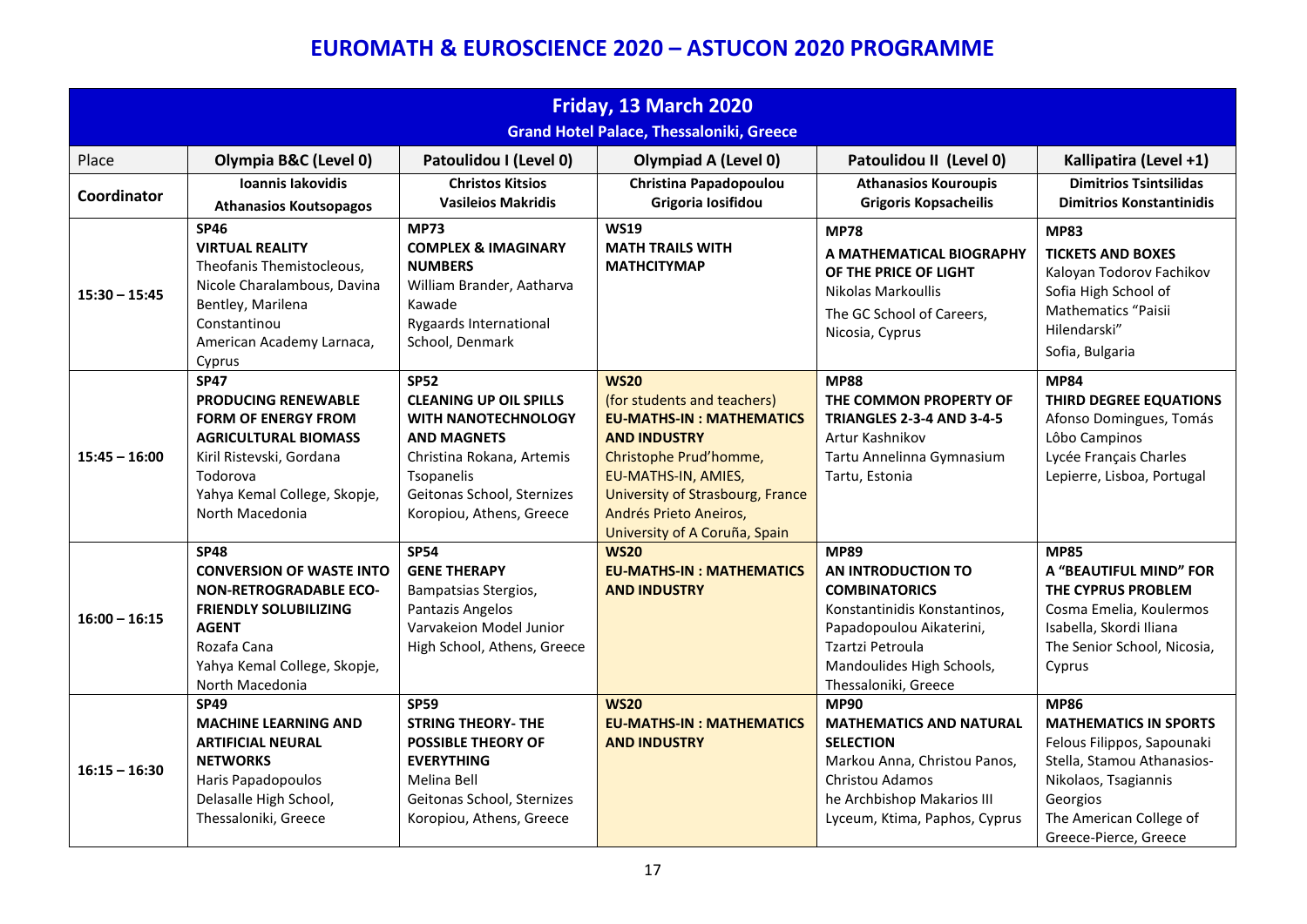| Friday, 13 March 2020<br><b>Grand Hotel Palace, Thessaloniki, Greece</b> |                                                                                                                                                                                                   |                                                                                                                         |                                                                                                                                                                                                                                                                                      |                                                                                                            |                                                                                                                                                                                        |
|--------------------------------------------------------------------------|---------------------------------------------------------------------------------------------------------------------------------------------------------------------------------------------------|-------------------------------------------------------------------------------------------------------------------------|--------------------------------------------------------------------------------------------------------------------------------------------------------------------------------------------------------------------------------------------------------------------------------------|------------------------------------------------------------------------------------------------------------|----------------------------------------------------------------------------------------------------------------------------------------------------------------------------------------|
| Place                                                                    | Olympia B&C (Level 0)                                                                                                                                                                             | Patoulidou I (Level 0)                                                                                                  | <b>Olympiad A (Level 0)</b>                                                                                                                                                                                                                                                          | Patoulidou II (Level 0)                                                                                    | Klalipatira (Level +1)                                                                                                                                                                 |
| Coordinator                                                              | Ioannis lakovidis<br><b>Athanasios Koutsopagos</b>                                                                                                                                                | <b>Christos Kitsios</b><br><b>Vasileios Makridis</b>                                                                    | <b>Christina Papadopoulou</b><br>Grigoria Iosifidou                                                                                                                                                                                                                                  | <b>Athanasios Kouroupis</b><br><b>Grigoris Kopsacheilis</b>                                                | <b>Dimitrios Tsintsilidas</b><br><b>Dimitrios Konstantinidis</b>                                                                                                                       |
| $16:30 - 16:45$                                                          | <b>SP50</b><br><b>MODERATE DEATH</b><br>Konstantina Efstathiadou,<br>Koralia Karapataki,<br>Chrysovalandia Menicou,<br>Anna Orthodoxou<br>American Academy Larnaca,<br>Cyprus                     | <b>SP60</b><br><b>WIM HOF METHOD</b><br>Jošt Lombardo<br>St Stanislav Institution,<br>Gymnasium, Ljubljana,<br>Slovenia | <b>SP76</b><br><b>BACTIRIOPHAGES</b><br>Dasia Razumova<br>The Senior School, Nicosia,<br>Cyprus                                                                                                                                                                                      | <b>MP91</b><br><b>ETHNOMATHEMATICS</b><br>Panagiota Papakyriakou<br>The Grammar School,<br>Nicosia, Cyprus | <b>MP87</b><br>HOW TO WIN AT SUDOKU<br>Kalleas Spyros, Katsareas Ilias,<br>Mavrias Konstantinos, Peppes<br>George, Politis Sotiris<br>The American College of<br>Greece-Pierce, Greece |
| $16:45 - 17:00$                                                          | <b>SP55</b><br><b>TRAVELLING WITH TIDES</b><br>Giorgos Alexandrou, Marcos<br>Phinikarides<br>The GC School of Careers,<br>Nicosia, Cyprus                                                         |                                                                                                                         | <b>SP27</b><br>YES, CELLS COUNT<br>Federica D'Agnese, Serena<br>Pagano<br>Istituto Statale per l'Istruzione<br>Secondaria "Europa",<br>Pomigliano d'Arco, Naples, Italy                                                                                                              |                                                                                                            | <b>MP92</b><br><b>FIBONACCI SEQUENCE</b><br>Constantinos-Laertis Andrianos<br>The Grammar School, Nicosia,<br>Cyprus                                                                   |
| $17:00 - 17:15$                                                          | <b>SP56</b><br>TO EAT OR NOT TO EAT<br>Erato Markantoni, Gregoria<br>Samouti<br>The GC School of Careers,<br>Nicosia, Cyprus                                                                      |                                                                                                                         | <b>SP77</b><br>LIFE AND WORK OF ISAAC<br><b>NEWTON</b><br>Zenonos Andreas, Ellinas Pavlos<br>Lyceum A' Ethnarchis Makarios<br>III, Paphos, Cyprus                                                                                                                                    |                                                                                                            | <b>MP93</b><br><b>MATHEMATICS BEHIND THE</b><br><b>GREAT PYRAMID</b><br>Christiana Katsarou, Eloise<br>Charalambous, Eva Assiotou<br>The Grammar School, Nicosia,<br>Cyprus            |
| $17:15 - 17:30$                                                          | <b>SP57</b><br>THE SCIENCE BEHIND<br><b>SUPERHEROES</b><br>Georgios Karagiannis, Petros<br>Kyriacou, Stylianos Lois,<br><b>Stylianos Tamasios</b><br>The GC School of Careers,<br>Nicosia, Cyprus |                                                                                                                         | <b>SP61</b><br><b>IDENTIFICATION OF</b><br><b>MECHANISMS AND FEATURES</b><br>OF COLOR FORMATION BASED<br>ON THE MEASUREMENT OF<br><b>THE TRANSMISSION</b><br><b>SPECTRUM OF DYES IN WATER</b><br><b>SOLUTIONS</b><br>Maksim Turovski<br>Tartu Annelinna Gymnasium,<br>Tartu, Estonia |                                                                                                            | <b>MP94</b><br><b>USING MATHS TO SOLVE</b><br><b>RUBIK'S CUBE</b><br>losif Elia<br>The Grammar School, Nicosia,<br>Cyprus                                                              |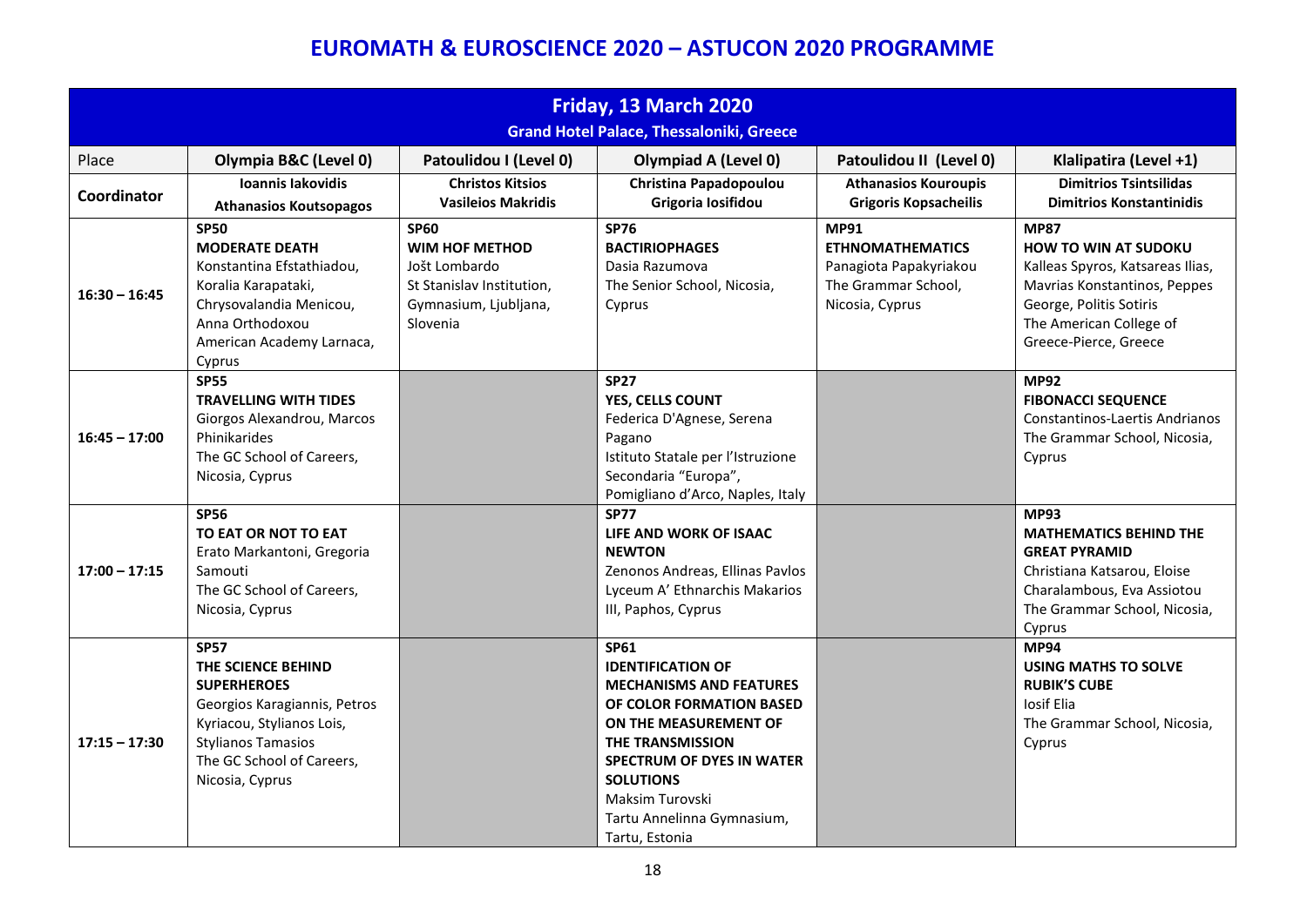|                 |                                                                                                                                                                 |                                                      | Friday, 13 March 2020<br><b>Grand Hotel Palace, Thessaloniki, Greece</b>                                                                                                                                                                                                                                                                                      |                                                             |                                                                                                                                                                                                                                              |
|-----------------|-----------------------------------------------------------------------------------------------------------------------------------------------------------------|------------------------------------------------------|---------------------------------------------------------------------------------------------------------------------------------------------------------------------------------------------------------------------------------------------------------------------------------------------------------------------------------------------------------------|-------------------------------------------------------------|----------------------------------------------------------------------------------------------------------------------------------------------------------------------------------------------------------------------------------------------|
| Place           | Olympia B&C (Level 0)                                                                                                                                           | Patoulidou I (Level 0)                               | <b>Olympiad A (Level 0)</b>                                                                                                                                                                                                                                                                                                                                   | Patoulidou II (Level 0)                                     | Klalipatira (Level +1)                                                                                                                                                                                                                       |
| Coordinator     | Ioannis lakovidis<br><b>Athanasios Koutsopagos</b>                                                                                                              | <b>Christos Kitsios</b><br><b>Vasileios Makridis</b> | Christina Papadopoulou<br>Grigoria Iosifidou                                                                                                                                                                                                                                                                                                                  | <b>Athanasios Kouroupis</b><br><b>Grigoris Kopsacheilis</b> | <b>Dimitrios Tsintsilidas</b><br><b>Dimitrios Konstantinidis</b>                                                                                                                                                                             |
| $17:30 - 17:45$ | <b>SP58</b><br>THE POWER OF THE<br><b>SUBCONSCIOUS MIND</b><br>Carolina Hadjidemetriou,<br>Dimitris Kassianides<br>The GC School of Careers,<br>Nicosia, Cyprus |                                                      | <b>SP62</b><br><b>INVASTIGATION OF THE</b><br><b>RELATIONSHIP BETWEEN THE COLOR</b><br>OF AN INCADESCENT LAMP, THE<br><b>EMISSION SPECTRUM AND THE</b><br><b>FILAMENT'S TEMPERATURE.</b><br>OR ELSE, WHAT IS THE SURFACE<br><b>TEMPERATURE OF A STAR?</b><br>Miltiadis Raptis, Agrippina Margaritou<br>Geitonas School, Sternizes Koropiou,<br>Athens, Greece |                                                             | <b>MP95</b><br><b>BENFORD'S LAW AND ITS</b><br><b>ECONOMIC APPLICATIONS</b><br>Elisavet Aifanti<br>Varvakeio Model High School of<br>Athens, Greece                                                                                          |
| $17:45 - 18:00$ |                                                                                                                                                                 |                                                      |                                                                                                                                                                                                                                                                                                                                                               |                                                             | <b>MP96</b><br>DAY IN, DAY OUT<br>Andrej Bozic, Luka Kirincic, Luka<br>Zmak<br>Prva rijecka hrvatska gimnazija,<br>Frana Kurelca 1, Rijeka, Croatia                                                                                          |
| $18:00 - 18:15$ |                                                                                                                                                                 |                                                      |                                                                                                                                                                                                                                                                                                                                                               |                                                             | <b>MP97</b><br><b>MATHEMATICS IN BOHEMIAN</b><br><b>RHAPSODY</b><br>Lucijan Mofardin<br>Prva rijecka hrvatska gimnazija,<br>Frana Kurelca 1, Rijeka, Croatia                                                                                 |
| $18:15 - 18:30$ |                                                                                                                                                                 |                                                      |                                                                                                                                                                                                                                                                                                                                                               |                                                             | <b>MP98</b><br><b>MATHS AND CRIMINOLOGY</b><br>Kristia Kouppi, Athina<br>Panayidou, Constantina Stefani,<br>Eliana Gabrielides, Nguyen Ly<br>Thuy Linh, Antigoni Ioannides,<br>Ellie Mountoukou<br>Pascal English School, Lemesos,<br>Cyprus |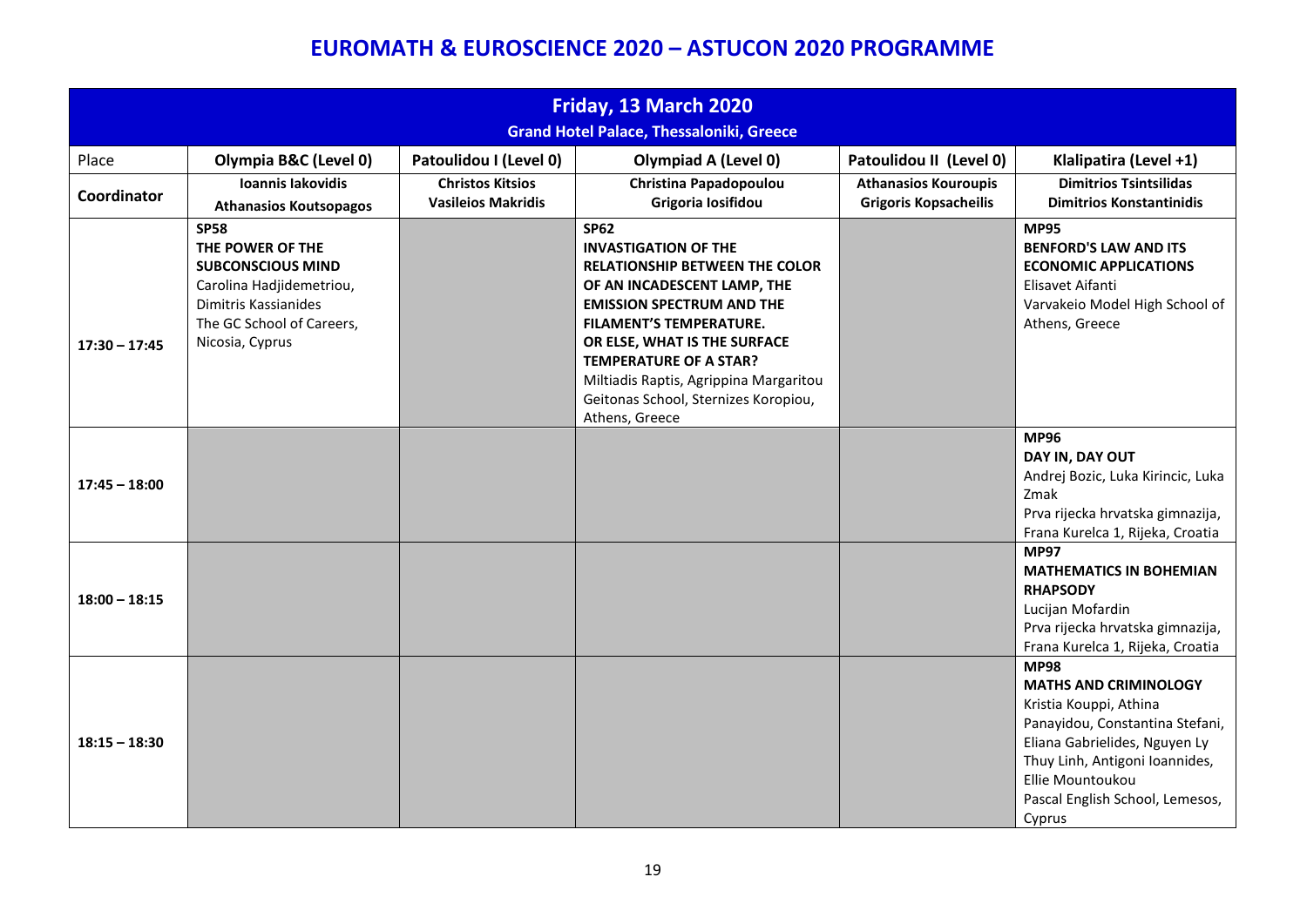|                                                                           | Friday, 13 March 2020<br><b>Grand Hotel Palace, Thessaloniki, Greece</b>                                                                                    |                                                                                                                                                                                                               |
|---------------------------------------------------------------------------|-------------------------------------------------------------------------------------------------------------------------------------------------------------|---------------------------------------------------------------------------------------------------------------------------------------------------------------------------------------------------------------|
| <b>Place</b>                                                              | Room: Patoulidou I, Patoulidou II                                                                                                                           |                                                                                                                                                                                                               |
| <b>CoordinatorS</b>                                                       | C. Papagiannis, S. Loizias, T. Evagorou, P. Faklamas                                                                                                        |                                                                                                                                                                                                               |
| $17:00 - 19:30$                                                           | MATHFactor and SCIENCEFactor Europe 2020 Competitions - Finals<br>Open to the public                                                                        |                                                                                                                                                                                                               |
|                                                                           | <b>Finals MATHFactor Europe 2020</b>                                                                                                                        | <b>Finals SCIENCEFactor Europe 2020</b>                                                                                                                                                                       |
| <b>Room Patoulidou I (Level 0)</b><br><b>Room Patoulidou II (Level 0)</b> |                                                                                                                                                             |                                                                                                                                                                                                               |
| $17:00 - 19:30$                                                           | <b>MATH-FACTOR EUROPE 9-13</b><br>MFL1, MFL2, MFL3, Mfl4, MFL5, MFL6, MFL7, MFL8, MFL9,<br>MFL10, MFL11, MFL12, MFL13, MFL14, MFL15, MFL16,<br><b>MFL17</b> | <b>MATH-FACTOR EUROPE 14-18</b><br>MFU1, MFU2, MFU3, MFU4, MFU5, MFU6, MFU7, MFU8, MFU9, MFU10,<br>MFU11, MFU12, MFU13, MFU14, MFU15, MFU16, MFU17, MFU18, MFU19,<br>MFU20, MFU21, MFU22, MFU23, MFU24, MFU25 |
|                                                                           | <b>SCIENCE-FACTOR EUROPE 9-18</b><br>SF1, SF2, SF3, SF4, SF5, SF6, SF7, SF8, SF9, SF10, SF11, SF12,<br><b>SF13, SF14, SF15</b>                              |                                                                                                                                                                                                               |
| $20:30 - 01:00$                                                           | <b>Dinner Dance "Mathematics and Science by Night"  and TL Birthday Cake</b><br>Place: Olympia A, B, C (Level 0)<br><b>Address: Grand Hotel Palace</b>      |                                                                                                                                                                                                               |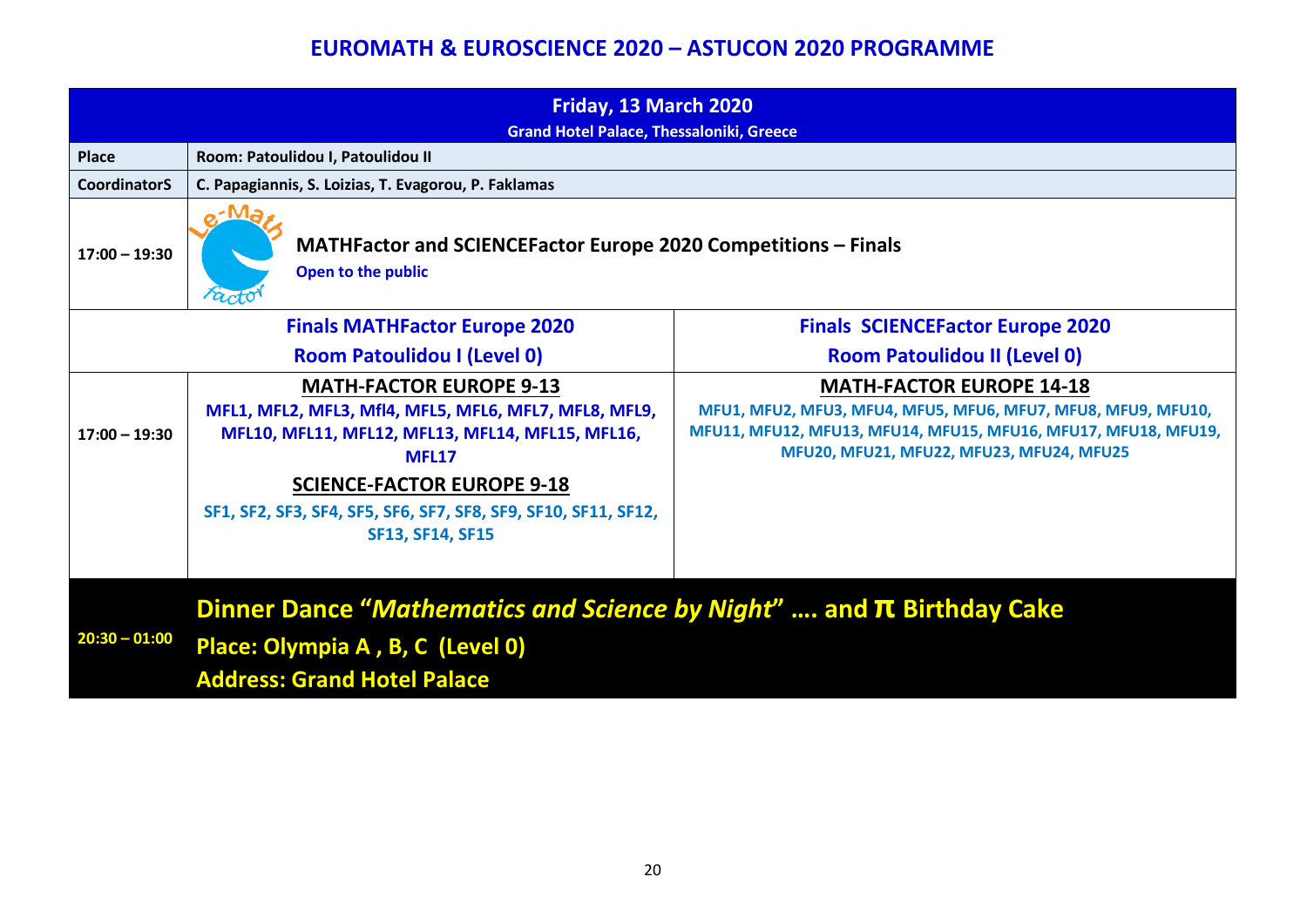|                     | Saturday, 14 March 2020<br><b>Grand Hotel Palace, Thessaloniki, Greece</b>                                                                                                                 |                                                                                                                                                                                                                                     |                                                                                                                                                                           |                                                                                                                       |                                                                                                                                                                                                                                                                                                                |
|---------------------|--------------------------------------------------------------------------------------------------------------------------------------------------------------------------------------------|-------------------------------------------------------------------------------------------------------------------------------------------------------------------------------------------------------------------------------------|---------------------------------------------------------------------------------------------------------------------------------------------------------------------------|-----------------------------------------------------------------------------------------------------------------------|----------------------------------------------------------------------------------------------------------------------------------------------------------------------------------------------------------------------------------------------------------------------------------------------------------------|
|                     |                                                                                                                                                                                            |                                                                                                                                                                                                                                     | π COMPETITIONS                                                                                                                                                            |                                                                                                                       |                                                                                                                                                                                                                                                                                                                |
| $09:00 - 10:00$     | <b>European STEAME Communication</b><br><b>Competitions for adults (online)</b><br>(09:00 - 09:30 Room Seros, Level 0)                                                                     |                                                                                                                                                                                                                                     |                                                                                                                                                                           | "Mathematics is Everywhere"<br>(09:30 - 10:00 Room Kallipatira, Level +1)<br>MJAC1, MJAC2, MJAC3, MJAC4, MJAC5, MJAC6 | <b>European Mathematics Journalistic Article Competition</b>                                                                                                                                                                                                                                                   |
| Place               | Olympia B&C (Level 0)                                                                                                                                                                      | Patoulidou I (Level 0)                                                                                                                                                                                                              | <b>Olympiad A (Level 0)</b>                                                                                                                                               | Patoulidou II (Level 0)                                                                                               | Kallipatira (Level +1)                                                                                                                                                                                                                                                                                         |
| <b>Coordinators</b> | Ioannis Iakovidis<br><b>Athanasios Koutsopagos</b>                                                                                                                                         | <b>Athanasios Kouroupis</b><br><b>Grigoris Kopsacheilis</b>                                                                                                                                                                         | <b>Dimitrios Tsintsilidas</b><br><b>Dimitrios Konstantinidis</b>                                                                                                          | Christina Papadopoulou<br>Grigoria losifidou                                                                          | <b>Christos Kitsios</b><br><b>Vasileios Makridis</b>                                                                                                                                                                                                                                                           |
| $09:30 - 09:45$     | <b>MP118</b><br><b>CRACKING A LOCK USING</b><br><b>MATHS</b><br>Natalia Eleftheriou, Despina<br>Vasiliou, The Senior School,<br>Nicosia, Cyprus                                            | MP110<br>THE MAGIC BEHIND THE<br><b>NUMBER e</b><br>Konstantinos Koutoulidis, Foivos<br>Milovanovic, Emmanuel Venios<br>Moraitis School, Athens, Greece                                                                             |                                                                                                                                                                           |                                                                                                                       |                                                                                                                                                                                                                                                                                                                |
| $09:45 - 10:00$     | <b>MP119</b><br><b>HEXAPAWN - A GAME THAT</b><br><b>LEARNS</b><br>Eva Deftera, Sotiris Efstathiou<br>The Senior School, Nicosia,<br>Cyprus                                                 | MP109<br>THE EULER LINE<br>Daeira Naskari, Katerina Kyriakidi,<br>Natalia Triantafyllou, Elena<br>Alevropoulou, The Moraitis<br>School, Athens, Greece                                                                              |                                                                                                                                                                           |                                                                                                                       |                                                                                                                                                                                                                                                                                                                |
| $10:00 - 10:15$     | <b>MP120</b><br><b>WHAT MAKES US SPEND</b><br><b>MORE IN SUPERMARKETS,</b><br><b>AND FEEL GOOD WHILE</b><br><b>DOING IT</b><br>Mehmet Derin Ozser<br>The Senior School, Nicosia,<br>Cyprus | <b>MP111</b><br><b>COMPLEX NUMBERS AND THEIR</b><br><b>IMPORTANCE IN EULER'S</b><br><b>IDENTITY</b><br>Natalia Kokoromiti, Giorgos<br>Kosmas, Stergios Birbilopoulos,<br>Ariadni Pilioura<br>The Moraitis School, Athens,<br>Greece | <b>SP63</b><br><b>ELUCIDATING THE MYSTERY</b><br>OF STARS AND BLACK<br><b>HOLES</b><br>Maria Nicolaides, Kosmas T.<br>Papadopoulos<br>American Academy Larnaca,<br>Cyprus |                                                                                                                       | <b>SP67</b><br><b>ENO-CARPOLOGICAL STUDY OF</b><br><b>GEORGIAN VINE SPECIES</b><br><b>PROTECTED IN GEORGIA AND</b><br><b>EVALUATION OF THEIR</b><br><b>ANTIOXIDANT PROPERTIES</b><br>Luka Kuchukhidze, Maria Lomaia,<br>Elisabed Martiashvili, Lizi<br>Kuprashvili<br>Tbilisi International School,<br>Georgia |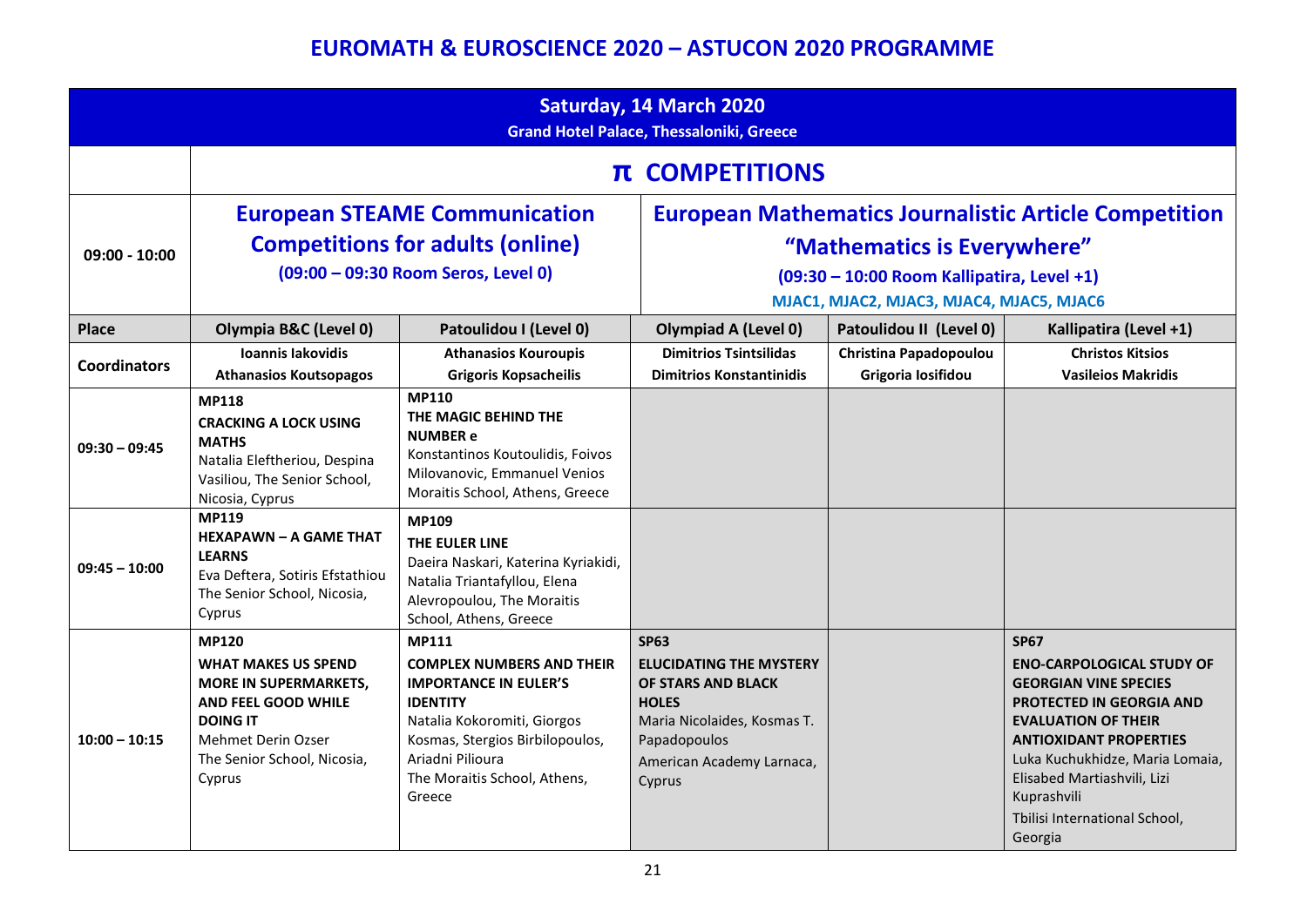|                     | Saturday, 14 March 2020<br><b>Grand Hotel Palace, Thessaloniki, Greece</b>                                                                                                                             |                                                                                                                                                                                                                                                              |                                                                                                                                                                      |                                                                                                                                                                                                        |                                                                                                                                                                                                                   |
|---------------------|--------------------------------------------------------------------------------------------------------------------------------------------------------------------------------------------------------|--------------------------------------------------------------------------------------------------------------------------------------------------------------------------------------------------------------------------------------------------------------|----------------------------------------------------------------------------------------------------------------------------------------------------------------------|--------------------------------------------------------------------------------------------------------------------------------------------------------------------------------------------------------|-------------------------------------------------------------------------------------------------------------------------------------------------------------------------------------------------------------------|
| <b>Place</b>        | Olympia B&C (Level 0)                                                                                                                                                                                  | Patoulidou I (Level 0)                                                                                                                                                                                                                                       | <b>Olympiad A (Level 0)</b>                                                                                                                                          | Patoulidou II (Level 0)                                                                                                                                                                                | Kallipatira (Level +1)                                                                                                                                                                                            |
| <b>Coordinators</b> | Ioannis lakovidis<br><b>Athanasios Koutsopagos</b>                                                                                                                                                     | <b>Athanasios Kouroupis</b><br><b>Grigoris Kopsacheilis</b>                                                                                                                                                                                                  | <b>Dimitrios Tsintsilidas</b><br><b>Dimitrios Konstantinidis</b>                                                                                                     | <b>Christina Papadopoulou</b><br>Grigoria Iosifidou                                                                                                                                                    | <b>Christos Kitsios</b><br><b>Vasileios Makridis</b>                                                                                                                                                              |
| $10:15 - 10:30$     | <b>MP121</b><br><b>INFINITY CAN VARY</b><br>Dasia Razumova<br>The Senior School, Nicosia,<br>Cyprus                                                                                                    | <b>MP105</b><br><b>TREE (3)</b><br>Elias Vadebo, Anton Lundqvist<br>Polhemskolan, Sweden                                                                                                                                                                     | <b>SP64</b><br><b>DOES TIME EXIST?</b><br>Tatiana Pelecanou, Demetra<br>Efstathiou, Mary Efstathiadou,<br>Despina Michaelidou<br>American Academy Larnaca,<br>Cyprus |                                                                                                                                                                                                        | <b>SP68</b><br>THE ROBOTS KINGDOM IS<br><b>NEAR</b><br>Dimitris Papamiltiades, Nicky<br>Hadjigeorgiou, Antriana<br>Kranidioti,<br><b>Giannis Marmaras</b><br>Lyceum A' Ethnarchis Makarios<br>III, Paphos, Cyprus |
| $10:30 - 10:45$     | <b>MP99</b><br><b>MATHEMATICS BEHIND THE</b><br><b>IN ASPENDOS ANCIENT</b><br><b>THEATRE ARCHITECTURE</b><br>Ensar Abdullah Demirbilek,<br>Talha Yunus Demirbilek<br>Ülkü Ortaokulu, Isparta<br>Turkey | <b>MP114</b><br><b>WHAT YOU'LL FIND IN</b><br><b>HIGHER DIMENSIONS</b><br>Tiana Taliotou, Kiriakl<br>Hadjipanayiotou, Anna Maria<br>Hadjipanayiotou, Andreas<br>Hadjitofis, Solwnas<br>Konstantinou<br>The Archbishop Makarios III<br>Lyceum, Paphos, Cyprus | <b>SP65</b><br><b>SPACE EXPLORATION</b><br>Tarek Abd El-Aziz<br>Yahya Kemal College, Skopje,<br>North Macedonia                                                      | WS17 (for students by pre-<br>registration)<br><b>MATH-Triathlon</b><br>Kostis Andriopoulos,<br>The Moraitis School, Athens,<br>Greece<br>Nikos Papadopoulos, The<br>Senior School, Nicosia,<br>Cyprus | <b>SP70</b><br><b>PLASTIC POLLUTION: WHAT IS</b><br>NEXT?<br>Alberto Mparkis, Sotiris<br>Panagakis, Christina<br>Papaefthimiou, Marios<br>Pantazopoulos<br>Nea Genia Ziridis, Athens,<br>Greece                   |
| $10:45 - 11:00$     | <b>MP103</b><br>THE LOGIC BEHIND<br><b>QUATERNIONS</b><br>Konstantinos Leontiadis,<br>Odisseas Nikolaos Mpalis<br>Varvakeio Model High School<br>of Athens, Greece                                     | <b>SP72</b><br>TIME IS RELEVANT OR ISN'T<br>IT?<br>Elena Mantzouka<br>Nea Genia Ziridis, Athens,<br>Greece                                                                                                                                                   | <b>SP66</b><br><b>SPACE AND PLANETS</b><br>Melina Iacovou, Loukia<br>Stavrou<br>American Academy Larnaca,<br>Cyprus                                                  | <b>WS17</b><br><b>MATH-Triathlon</b>                                                                                                                                                                   | <b>SP75</b><br><b>HOW TO YOU FUND YOUR</b><br>GENES?<br>Arian Adeli Koodehi<br>International School of Paphos,<br>Paphos, Cyprus                                                                                  |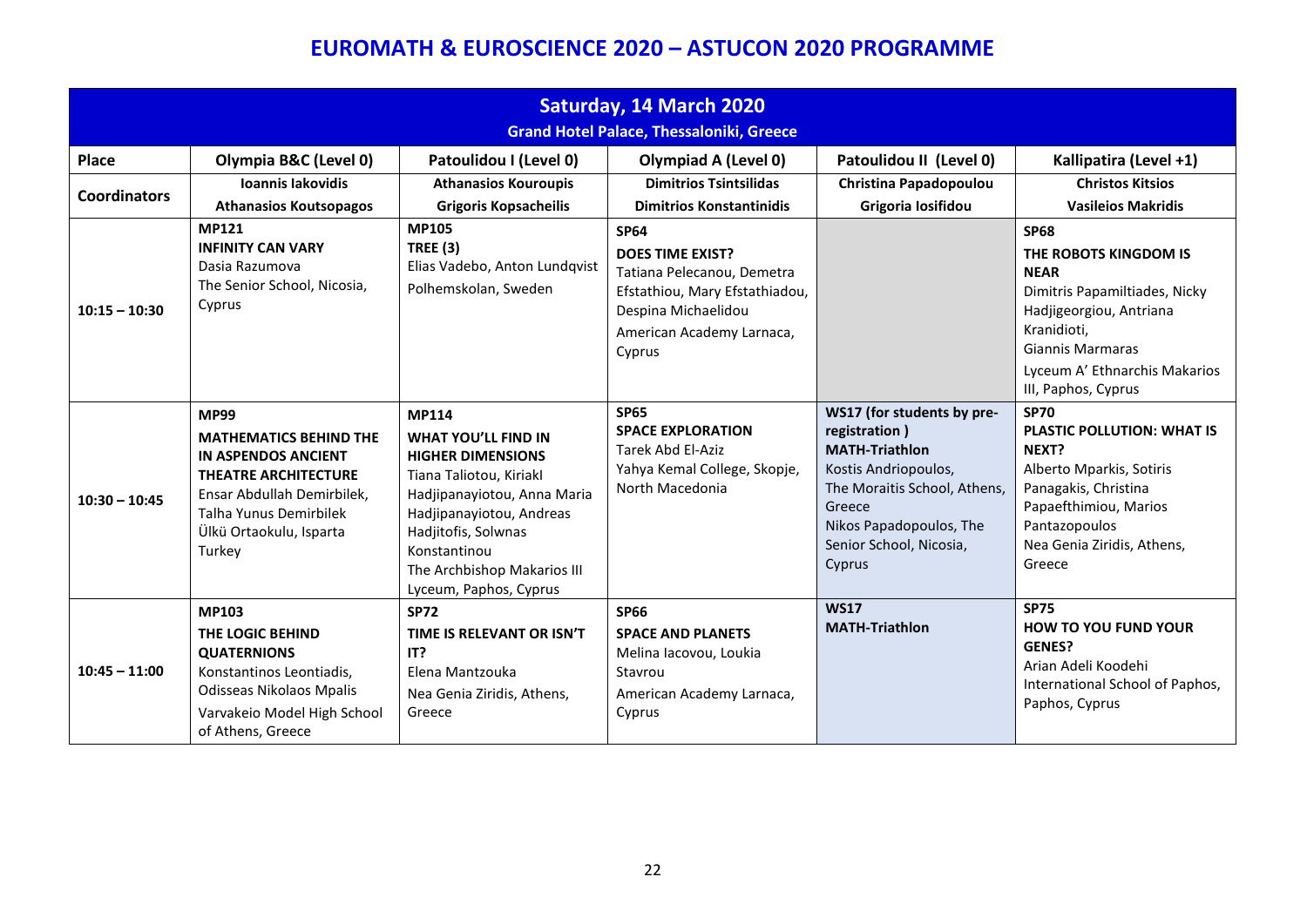|                     | Saturday, 14 March 2020<br><b>Grand Hotel Palace, Thessaloniki, Greece</b>                                                                                             |                                                                                                                                                                           |                                                                                                                                                                                                                  |                                                     |                                                                                                                                                                                                                                 |
|---------------------|------------------------------------------------------------------------------------------------------------------------------------------------------------------------|---------------------------------------------------------------------------------------------------------------------------------------------------------------------------|------------------------------------------------------------------------------------------------------------------------------------------------------------------------------------------------------------------|-----------------------------------------------------|---------------------------------------------------------------------------------------------------------------------------------------------------------------------------------------------------------------------------------|
| Place               | Olympia B&C (Level 0)                                                                                                                                                  | Patoulidou I (Level 0)                                                                                                                                                    | <b>Olympiad A (Level 0)</b>                                                                                                                                                                                      | Patoulidou II (Level 0)                             | Kallipatira (Level +1)                                                                                                                                                                                                          |
| <b>Coordinators</b> | Ioannis Iakovidis<br><b>Athanasios Koutsopagos</b>                                                                                                                     | <b>Athanasios Kouroupis</b><br><b>Grigoris Kopsacheilis</b>                                                                                                               | <b>Dimitrios Tsintsilidas</b><br><b>Dimitrios Konstantinidis</b>                                                                                                                                                 | <b>Christina Papadopoulou</b><br>Grigoria Iosifidou | <b>Christos Kitsios</b><br><b>Vasileios Makridis</b>                                                                                                                                                                            |
| $11:00 - 11:15$     | <b>MP100</b><br><b>INFINITY</b><br>Enzo Caldas, Martim Carvalho,<br>Guilherme Terça<br>Lycée Français Charles<br>Lepierre, Lisboa, Portugal                            | <b>SP71</b><br><b>GYROSCOPIC ROTATION</b><br>Kyriakos Dodson, Oliver<br>Williams, Joshua Bryans,<br>Parisinos Cavaye<br>International School of<br>Paphos, Paphos, Cyprus | <b>MP112</b><br><b>CRYPTOGRAPHY USING</b><br><b>MATHS</b><br>Joseph Modestos Modestou<br>International School of<br>Paphos, Paphos, Cyprus                                                                       | <b>WS17</b><br><b>MATH-Triathlon</b>                | <b>SP83</b><br><b>FOOTBALL MATHEMATICS AND</b><br><b>PHYSICS</b><br><b>Bruna Plese</b><br>Prva rijecka hrvatska gimnazija,<br>Frana Kurelca 1, Rijeka, Croatia                                                                  |
| $11:15 - 11:30$     | <b>MP104</b><br><b>DECODING MATHEMATICAL</b><br><b>PATTERNS IN PLANTS</b><br>Talha Yunus Demirbilek, Ensar<br>Abdullah Demirbilek<br>Ülkü Ortaokulu, Isparta<br>Turkey | <b>SP73</b><br><b>ROBOTS TAKE CONTROL</b><br>Danai Fragki<br>Nea Genia Ziridis, Athens,<br>Greece                                                                         | <b>MP115</b><br><b>CLIMATE CHANGE</b><br><b>CONTROL THROUGH GAME</b><br><b>THEORY</b><br>Economou Kyriaki, Kyriacou<br>Semeli, Christodoulou<br>Eleftheria<br>Lyceum A' Ethnarchis<br>Makarios III Pafos, Cyprus | <b>WS17</b><br><b>MATH-Triathlon</b>                | <b>SP79</b><br>THE WEIRDEST PYSICAL<br><b>PHENOMENA</b><br>Marilena Alexandrou, Anna<br>Andreou, Kyriaki Neofytou,<br>Artemis Katsonouri, Natalia<br>Constantinou<br>Lyceum A' Ethnarchis Makarios<br>III, Paphos, Cyprus       |
| $11:30 - 11:45$     | <b>MP107</b><br><b>HISTORY OF MATH</b><br>Rosa Gustavo, Goual Adam<br>Lycée Français Charles<br>Lepierre, Lisboa, Portugal                                             | <b>SP80</b><br>A MATHS PILL<br>Amoriello Pietro, Bovino<br>Stefania, Iannella Alessia<br>Liceo Scientifico "G. Rummo"<br>Benevento, Italy                                 | <b>MP122</b><br><b>MATH IN OUR LIFE</b><br>Vasilis Papaioannou<br>IE' Agios Neophytos School-<br>Kato Polemidia, Lemesos,<br>Cyprus                                                                              | <b>WS17</b><br><b>MATH-Triathlon</b>                | <b>SP82</b><br>THE BOTTLE FLIP<br>Shana-Maria Gossoub, Dariia<br>Khudobiak, Ceren Semiye, Noa<br>Alessia Phil, Naomi Gonzaga<br>Gerber, Olga Georgiou, Caelan<br>Jackson Byrne<br>Grade 6 Med Junior School,<br>Larnaca, Cyprus |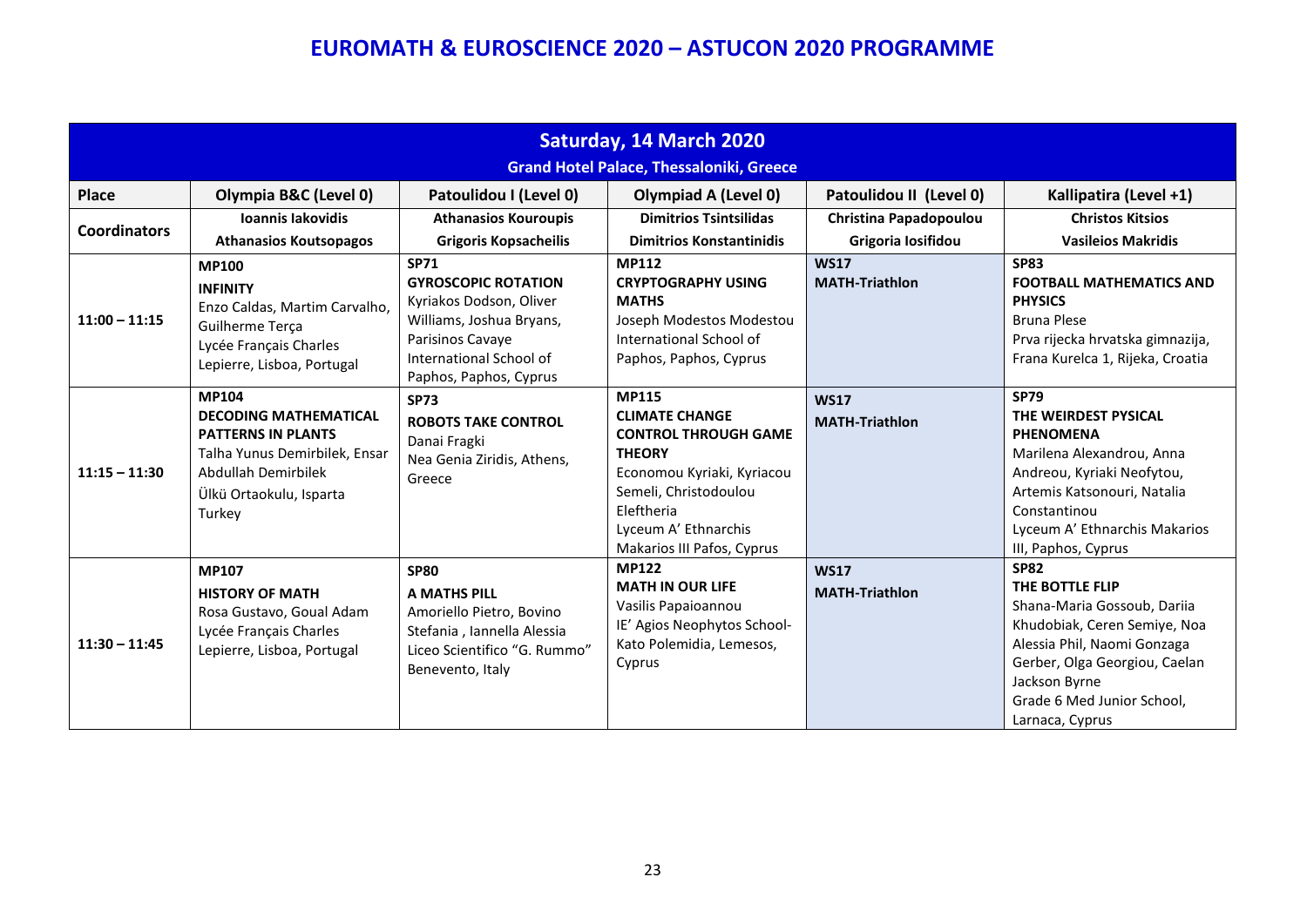|                     | Saturday, 14 March 2020<br><b>Grand Hotel Palace, Thessaloniki, Greece</b>                                                                                                      |                                                                                                                                                                     |                                                                                                                                                                                      |                                                     |                                                      |
|---------------------|---------------------------------------------------------------------------------------------------------------------------------------------------------------------------------|---------------------------------------------------------------------------------------------------------------------------------------------------------------------|--------------------------------------------------------------------------------------------------------------------------------------------------------------------------------------|-----------------------------------------------------|------------------------------------------------------|
| <b>Place</b>        | Olympia B&C (Level 0)                                                                                                                                                           | Patoulidou I (Level 0)                                                                                                                                              | <b>Olympiad A (Level 0)</b>                                                                                                                                                          | Patoulidou II (Level 0)                             | Kallipatira (Level +1)                               |
| <b>Coordinators</b> | Ioannis Iakovidis<br><b>Athanasios Koutsopagos</b>                                                                                                                              | <b>Athanasios Kouroupis</b><br><b>Grigoris Kopsacheilis</b>                                                                                                         | <b>Dimitrios Tsintsilidas</b><br><b>Dimitrios Konstantinidis</b>                                                                                                                     | <b>Christina Papadopoulou</b><br>Grigoria Iosifidou | <b>Christos Kitsios</b><br><b>Vasileios Makridis</b> |
| $11:45 - 12:00$     | <b>MP108</b><br>THE MATHS OF SPORTS OR<br>AT LEAST OF SPORT<br><b>BETTINGS</b><br>Botond Fehér<br>Turku International School,<br>Finland                                        | <b>SP78</b><br>THE WORLD THROUGH THE<br><b>EYES OF AN ANIMAL</b><br>Anna Panagiotou<br>Lyceum A' Ethnarchis<br>Makarios III, Paphos, Cyprus                         | <b>MP123</b><br><b>PYTHAGORAS</b><br>Alexandros Papageorgiou,<br>Polydoros Sotiriou<br>Lyceum A' Ethnarchis<br>Makarios III Pafos, Cyprus                                            | <b>WS17</b><br><b>MATH-Triathlon</b>                |                                                      |
| $12:00 - 12:15$     | <b>MP81</b><br><b>WOMEN COUNT: TIME FOR</b><br><b>CHANGE</b><br><b>Marion Kokkinou</b><br>Kykkos A Lyceum, Nicosia,<br>Cyprus                                                   | <b>SP81</b><br><b>STARS, EMBRYOS, AND THE</b><br>UNITING POWER OF<br><b>ALGORITHMS</b><br>Janat Derawi, Noor Farid<br>Mediterranean High School,<br>Larnaca, Cyprus | <b>MP113</b><br><b>PROBABILITY</b><br>Dina Novikova, Jessica<br>Vikersjo, Daria Kyrylova,<br>Olga Machowska<br>International School of<br>Paphos, Paphos, Cyprus                     | <b>WS17</b><br><b>MATH-Triathlon</b>                |                                                      |
| $12:15 - 12:30$     | <b>MP117</b><br><b>DESIGN AND CONSTRUCTION</b><br>OF 3D PRINTER<br>Romanos Gkougkoulias<br>Supervisors: Lina Chachali,<br>Eirini Siotou<br>Nea Genia Ziridis, Athens,<br>Greece | <b>SP74</b><br><b>RENEWABLE RESOURCES OR</b><br><b>PLANET DISASTER?</b><br>Georgios Chrysou, Daniela<br>Felouri<br>Nea Genia Ziridis, Athens,<br>Greece             | <b>MP116</b><br><b>ETHNOMATHEMATICS</b><br>Ismini Anagnostou, Stella<br>Dimitriou, Danai Fragki,<br>Sophia Gkourogianni, Alexia<br>Zafeiriou<br>Nea Genia Ziridis, Athens,<br>Greece | <b>WS17</b><br><b>MATH-Triathlon</b>                |                                                      |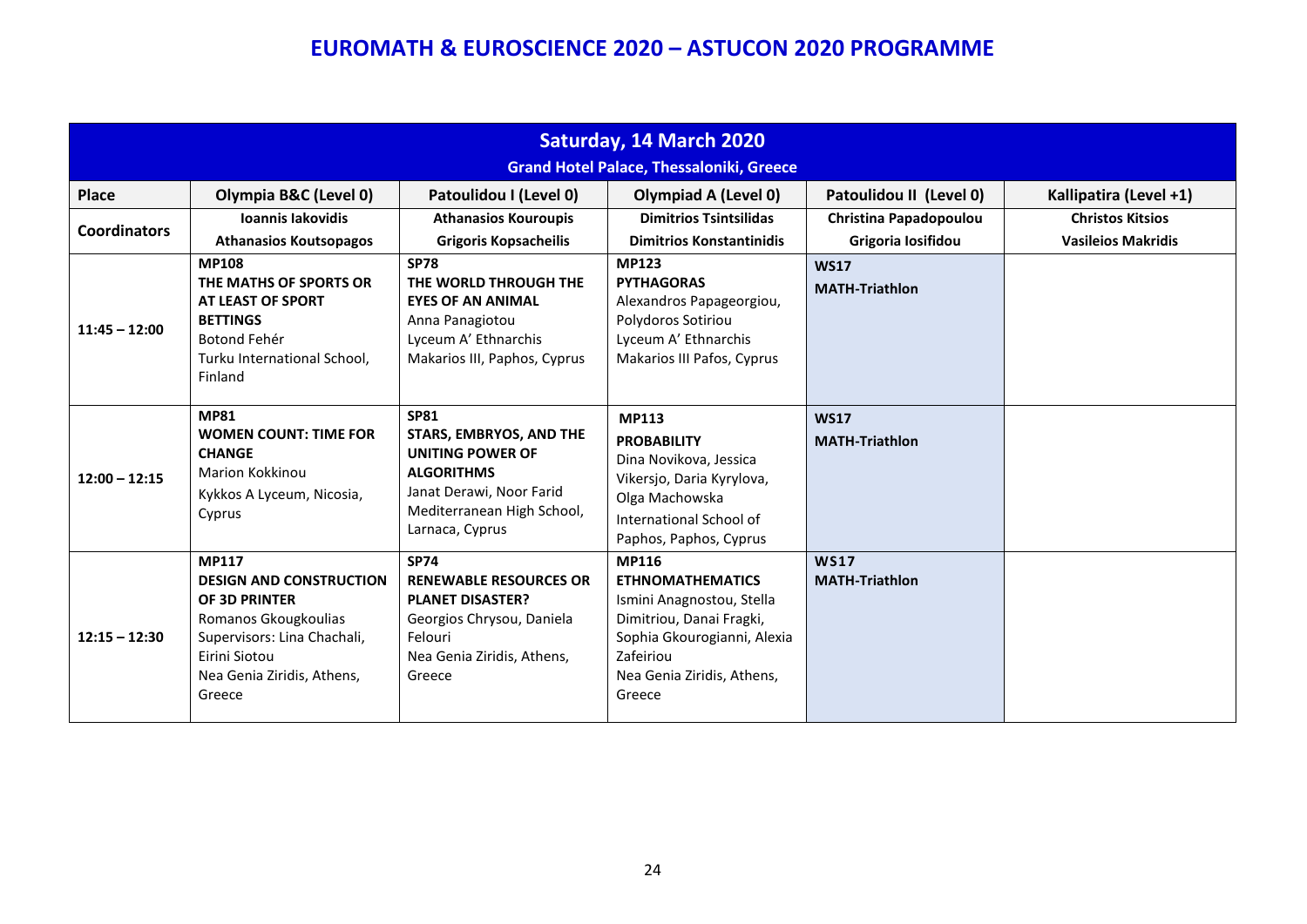|                     |                                                                                                                                                                                                                                                                                                                        |                                                                                                                                                                                                        | Saturday, 14 March 2020<br><b>Grand Hotel Palace, Thessaloniki, Greece</b> |                                                     |                                                      |
|---------------------|------------------------------------------------------------------------------------------------------------------------------------------------------------------------------------------------------------------------------------------------------------------------------------------------------------------------|--------------------------------------------------------------------------------------------------------------------------------------------------------------------------------------------------------|----------------------------------------------------------------------------|-----------------------------------------------------|------------------------------------------------------|
| <b>Place</b>        | Olympia B&C (Level 0)                                                                                                                                                                                                                                                                                                  | Patoulidou I (Level 0)                                                                                                                                                                                 | <b>Olympiad A (Level 0)</b>                                                | Patoulidou II (Level 0)                             | Kallipatira (Level +1)                               |
| <b>Coordinators</b> | Ioannis Iakovidis<br><b>Athanasios Koutsopagos</b>                                                                                                                                                                                                                                                                     | <b>Athanasios Kouroupis</b><br><b>Grigoris Kopsacheilis</b>                                                                                                                                            | <b>Dimitrios Tsintsilidas</b><br><b>Dimitrios Konstantinidis</b>           | <b>Christina Papadopoulou</b><br>Grigoria losifidou | <b>Christos Kitsios</b><br><b>Vasileios Makridis</b> |
| $12:30 - 12:45$     | <b>MP125</b><br><b>MATH DETECTIVE</b><br>Alexander Angeli, Giorgia<br>Guarnieri, Dino Marinelli,<br>Valentina Mocatti, Elena<br>Pangrazzi, Giulia Parma<br>Zappini, Anastasia Timis,<br>Maria Chiara Vicentini, Marzia<br>Zanon<br>Istituto Comprensivo Di<br>Scuola Primaria e Secondaria<br>Bassa Val Di Sole, Italy | <b>SP85</b><br><b>STOMACH ULCER</b><br>Eftychios Malialis, Michalis<br>Panagiotou, Yiangos<br>Michael, Petros Petrou,<br>Prodromos Xrisostomou<br>Lyceum A' Ethnarchis<br>Makarios III, Paphos, Cyprus |                                                                            | <b>WS17</b><br><b>MATH-Triathlon</b>                |                                                      |
| $12:45 - 13:00$     |                                                                                                                                                                                                                                                                                                                        |                                                                                                                                                                                                        |                                                                            | <b>WS17</b><br><b>MATH-Triathlon</b>                |                                                      |
| $13:00 - 14:15$     | Lunch Break, Place: GRAND BALL Rooms A &B (Level -2)<br>Coupons offered by TopKinisis Travel to those who booked accommodation through them.<br>Additional coupons for sale available at the registration desk                                                                                                         |                                                                                                                                                                                                        |                                                                            |                                                     |                                                      |